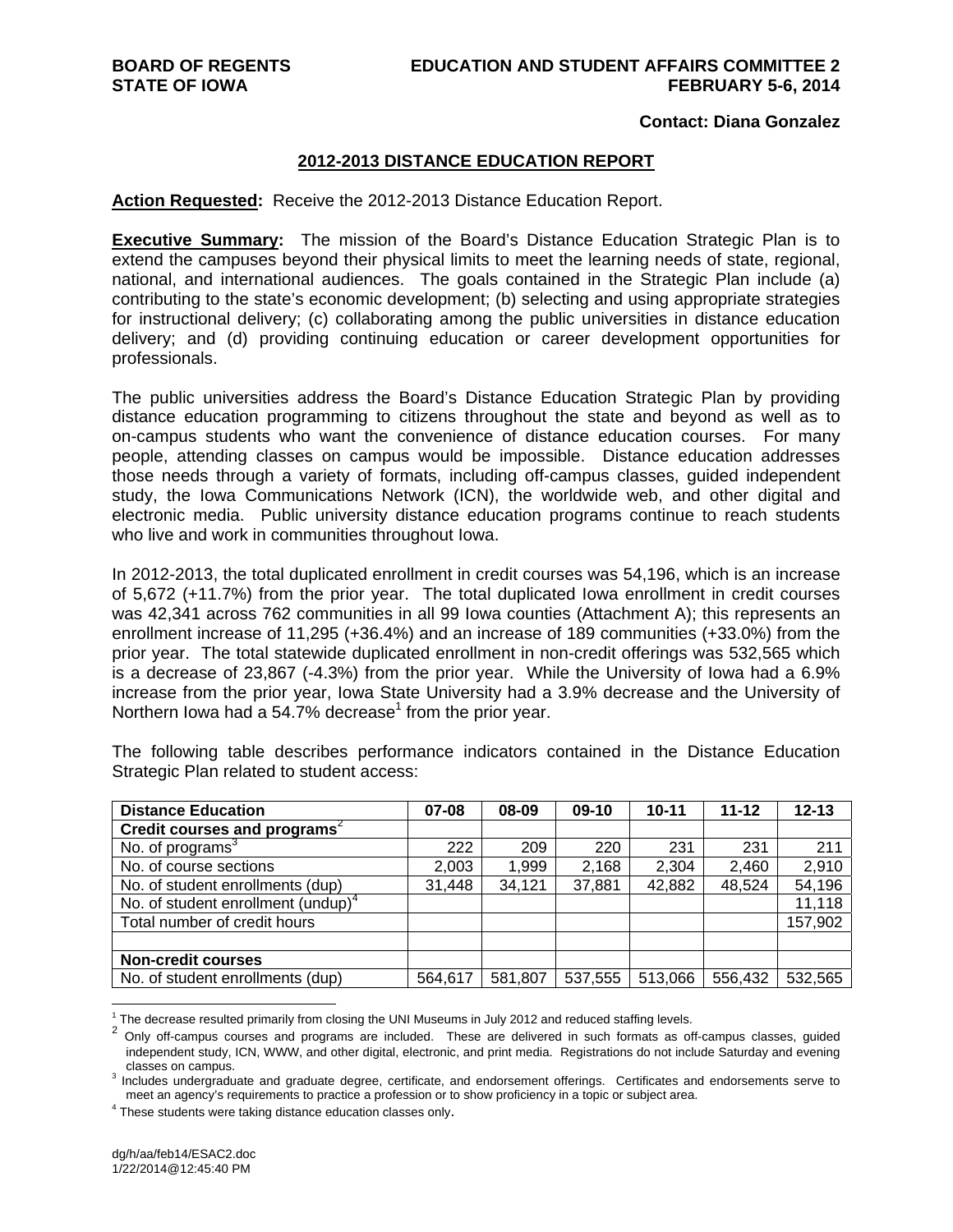- $\boxtimes$  In 2012-2013, the subject areas with the highest credit course registrations included business, management and marketing (8,752); education (7,919); social sciences (3,999); family and consumer sciences (3,866); recreation and fitness studies (3,345); health professions (2,900); and agriculture and related sciences (2,989). These areas comprise 62.3% of the total credit registrations. (See Attachment B.)
- $\boxtimes$  In 2012-2013, the subject areas with the highest non-credit course registrations were agriculture and related sciences (162,099); personal awareness (112,028); and family and consumer sciences (101,832). These three areas comprise 70.5% of the total non-credit registrations. (See Attachment C.)

The following table describes the duplicated headcount of students who took only distance education courses and those who were on-campus students and also enrolled in distance education courses. (See Attachment H).

|              | <b>Number taking only DE courses</b> | Number taking on-campus &<br><b>DE courses</b> | <b>Total</b> |
|--------------|--------------------------------------|------------------------------------------------|--------------|
| 2010         |                                      |                                                |              |
| SUI          | 11,631                               | 6,074                                          | 17,705       |
| <b>ISU</b>   | 6,239                                | 3,177                                          | 9,416        |
| UNI          | 7,655                                | 3,105                                          | 10,760       |
| <b>TOTAL</b> | 25,525                               | 12,356                                         | 37,881       |
| 2011         |                                      |                                                |              |
| SUI          | 12,502                               | 7,373                                          | 19,875       |
| <b>ISU</b>   | 6,985                                | 4,641                                          | 11,626       |
| <b>UNI</b>   | 7,928                                | 3,453                                          | 11,381       |
| <b>TOTAL</b> | 27,415                               | 15,467                                         | 42,882       |
| 2012         |                                      |                                                |              |
| SUI          | 13,064                               | 8,054                                          | 21,118       |
| <b>ISU</b>   | 7,615                                | 7,713                                          | 15,328       |
| <b>UNI</b>   | 8,179                                | 3,899                                          | 12,078       |
| <b>TOTAL</b> | 28,858                               | 19,666                                         | 48,524       |
| 2013         |                                      |                                                |              |
| SUI          | 13,580                               | 9,897                                          | 23,477       |
| <b>ISU</b>   | 8,110                                | 9,407                                          | 17,517       |
| <b>UNI</b>   | 8,423                                | 4,779                                          | 13,202       |
| <b>TOTAL</b> | 30,113                               | 24,083                                         | 54,196       |

- $\Diamond$  The unduplicated headcount for Fall 2012 for students taking only distance education courses at the University of Iowa was 2,258; at Iowa State University, it was 1,464; and at the University of Northern Iowa, it was 1,330.
- $\Leftrightarrow$  The unduplicated headcount for Fall 2012 for on-campus students who also took at least one distance education course at the University of Iowa was 3,200; at Iowa State University, it was 2,507; and at the University of Northern Iowa, it was 2,087.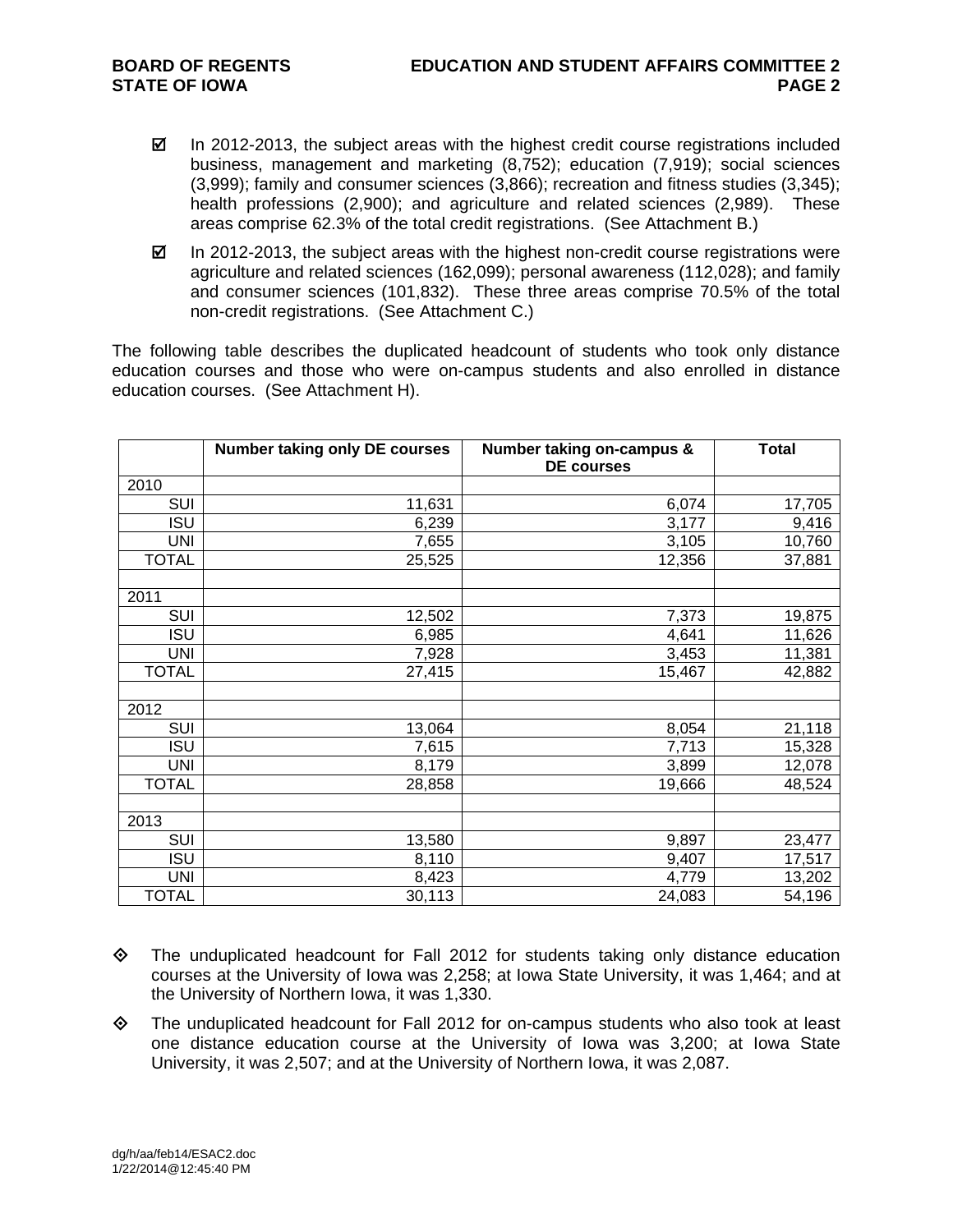The following table includes a summary of enrollment by delivery mode, level, and credit. For undergraduate and graduate credit courses, the most frequently used delivery mode is the web (including guided independent study); for graduate credit courses, on-site face-to-face instruction was a close second.

| <b>Delivery Mode</b>                   | <b>UG Credit</b> | <b>Grad. Credit</b> | <b>Credit Total</b> | <b>Non-Credit Total</b> |
|----------------------------------------|------------------|---------------------|---------------------|-------------------------|
| <b>ICN</b>                             | 149              | 749                 | 898                 | າ                       |
| Web                                    |                  |                     |                     | 337                     |
| $\star$<br>Semester-based<br>courses   | 23,462           | 8,582               | 32,044              | 2,114                   |
| $\star$<br>Guided<br>independent study | 6,455            | 383                 | 6,838               | 9,258                   |
| On-Site                                | 2,695            | 8,528               | 11,223              | 361,054                 |
| <b>Mailed Media</b>                    | 111              | 4                   | 115                 | 5,652                   |
| Other Off-Campus                       | 1,754            | 1,324               | 3,078               | 154,148                 |
| TOTAL                                  | 34,626           | 19,570              | 54,196              | 532,565                 |

The Distance Education Report addresses the Board of Regents' Strategic Plan priorities – "access, affordability, and student success; educational excellence and impact; and economic development and vitality."

## **Background**:

- $\diamond$  The following represent the responses of the universities to the Board of Regents Strategic Plan for Distance Education.
	- **☑** University of Iowa.
		- In response to Goal 4 of the Board's Strategic Plan, enrollment of students in off-campus offerings continued to increase – from 21,118 in 2011-12 to 23,477 in 2012-2013.
		- The Board of Regents approved the Master of Arts Program in Strategic Communications which is being offered as an online program initiated from the John and Mary Pappajohn Education Center in Des Moines.
		- The University employed a lecturer in Political Science at the Des Moines Center and is advertising for a similar position in Sociology. This will provide necessary services to students in the Des Moines area and will provide high quality online courses with a high tech, high touch approach.
	- **Ø** lowa State University.
		- $\Box$  In alignment with Goal 4 of the Strategic Plan for Distance Education,<sup>5</sup> online courses have been integral in assisting on-campus students to complete their degrees in four years because a larger number of students can take online courses than can fit in a physical classroom. In addition, online courses provide educational opportunities for those students who are place-bound with jobs and families. This is especially true for graduate students enrolled in online master's

 $\overline{a}$ 

<sup>&</sup>lt;sup>5</sup> Providing continuing education or career development opportunities for professionals.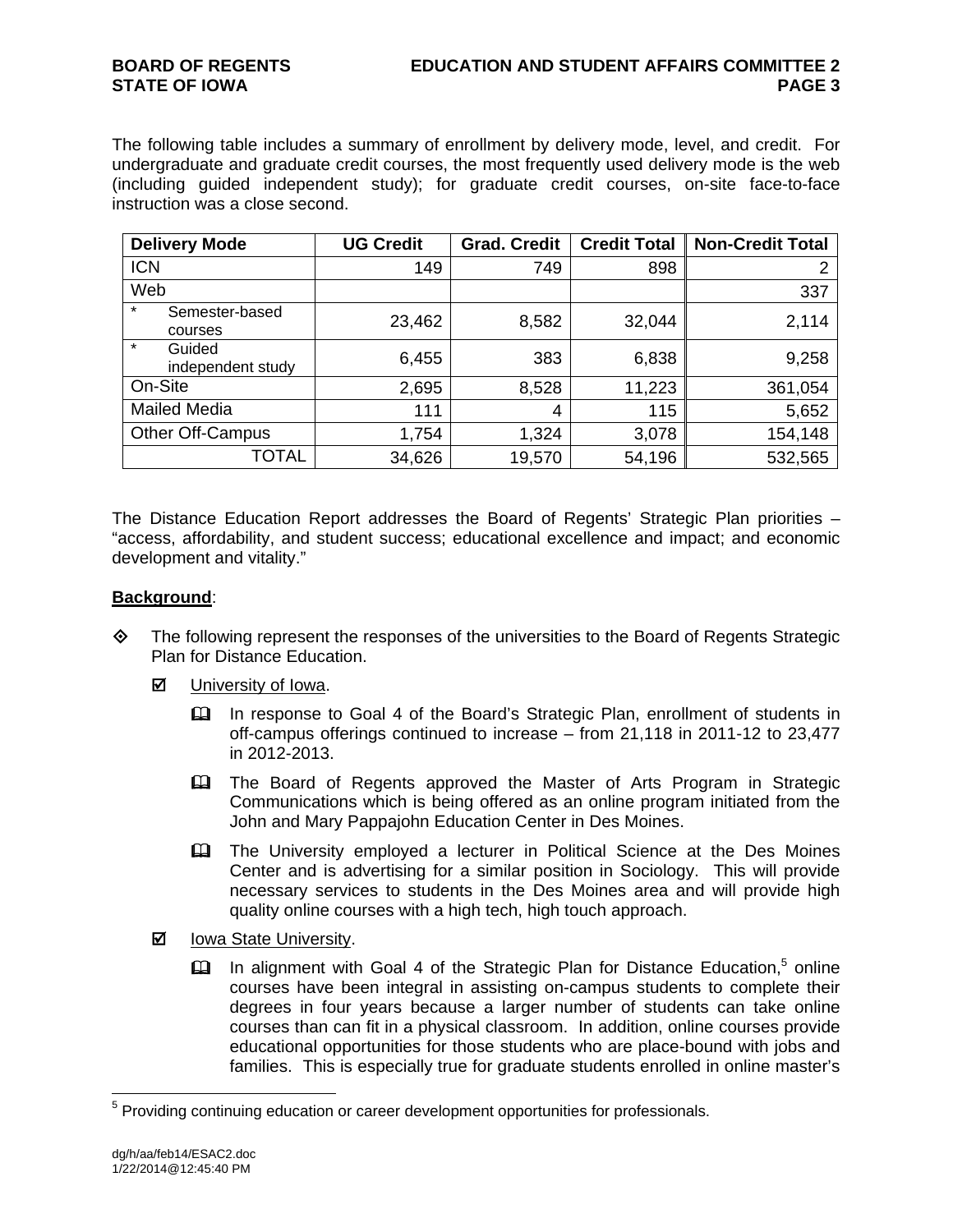programs. In the College of Agriculture and Life Sciences, online students may be working professionals from Pioneer, Monsanto, Syngenta, or other high profile agriculture-based companies in Iowa and around the world. For undergraduates, the option to take online courses allows them to participate in internship programs and cooperative work experiences with less extension of time-to-completion in their specific academic program. The College of Business is experimenting with offering traditional MBA courses using blended delivery models to meet the needs of working professionals.

 The Center for Agriculture and Life Sciences Plant Breeding online Master's program has experienced an enrollment growth from 15 to 53 in less than one year because of the quality of the program and the intensive marketing to promote the program. The College of Business is developing two new master's degree programs with a blended delivery model (primarily online, with some face-to-face instruction for selected courses). Through a course development mini-grant program, Engineering and Liberal Arts and Sciences Online (ELO) supported the development of more than 20 new online courses in the two colleges.

# ■ University of Northern Iowa.

- **The University of Northern Iowa continues to expand and enhance its distance** education offerings consistent with its mission and strategic plan. Service to Iowans who cannot attend classes on campus continues to be a priority. In FY 2013, UNI offered courses in 98 counties and 500 cities and towns.
- UNI's Office of Continuing and Distance Education (OCDE) completed the third year of implementing a five-year strategic plan. The goals of the plan are aligned with the Board of Regents Strategic Plan for Distance Education, emphasizing the development of high-quality courses and programs, deployment of new educational technologies, professional development for faculty members, exemplary support services, and enhanced marketing efforts.
- UNI continually seeks opportunities to expand access to offerings in academic areas of strength and in which capacity to deliver programs via distance education and strong demand exist. An example is a graduate program developed in cooperation with Waterloo Community Schools designed to support the development of teacher leaders in the district. The program, based on the Professional Development for Teachers (Master of Arts in Education) program, began in Summer 2012. Courses are taught in a blended approach with face-to-face and online instruction. Similarly, in response to a request from the Pella community, UNI's College of Business Administration began on-site delivery of the MBA program in Pella in Fall 2012.
- Building on UNI's name recognition abroad and UNI's history of offering professional development opportunities to educators at a distance, UNI developed a strand within the Principalship Master of Arts in Education Program specifically for teachers who work at American International Schools. Delivery of the online program is underway to teachers located in India, Egypt, Kazakhstan, United Arab Emirates, Italy, Nepal, and Canada.
- UNI's Instructional Development and Support Team received the 2013 Iowa Distance Learning Association's Innovators Award for an innovative, integrative team approach in providing comprehensive support services to faculty members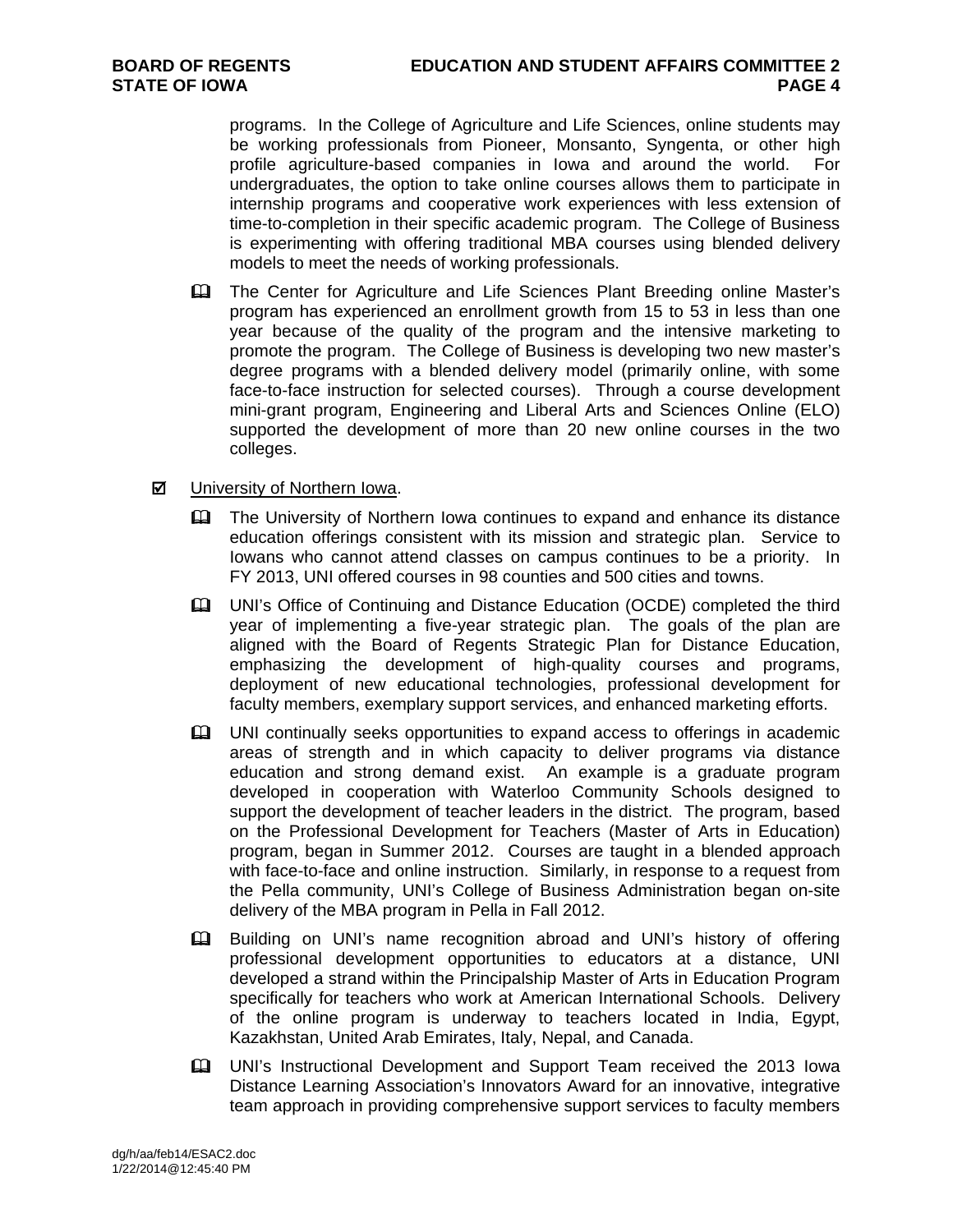and students. An example of the effectiveness of the team has been a smooth transition from delivery of video through the Iowa Communications Network to desktop videoconferencing using Adobe Connect.

- During 2013, UNI celebrated a "Century of Service" milestone regarding academic outreach. Beginning in 1913, the university established study centers to service the educational needs of teachers on a statewide basis – the first initiative of its kind in the country. While delivery methods have changed, the commitment to expand educational access has remained a core part of UNI's mission. UNI's Century of Service was the overarching theme for the  $3<sup>rd</sup>$  Annual Distance Education Conference hosted by the Office of Continuing and Distance Education.
- $\Leftrightarrow$  The following are strategic initiatives supporting the Board's Strategic Plan for Distance Education and its focus on cooperation and collaboration. The public universities collaborate with each other and with other institutions to enhance distance education opportunities for Iowans.
	- Currently, ISU Online collaboration with the other Regent universities on distance or online learning is under discussion. Requests to identify 3-5 key courses that could benefit the students at the other universities have been made to each college. Initial discussions by the College of Engineering may lead to sharing key courses with the University of Iowa – i.e., SUI's Bioengineering course and ISU's Sales Engineering course. ISU will implement the *Quality Matters* program for faculty development and course quality certification for online and blended learning. There has been initial discussion regarding potential collaboration with UNI and ISU in this area.
	- $\boxtimes$  The public universities have collaborated in implementing a plan to improve services and educational access to Iowans residing in the western part of the state. The Southwest Iowa Educational Services Partnership between Southwestern Community College, Iowa Western Community College, and the three Regent universities was created and located on the campus of Iowa Western Community College. Discussions are underway for a similar partnership in northwest Iowa. Possible collaborations with Eastern Iowa Community College District are under discussion.
		- Both educational partnerships will include offering upper division courses to community college students and will help to coordinate programs offered by the Regent universities to meet the needs of business and support economic development.
		- One faculty member was hired to teach for both Iowa Western Community College and the Regent universities. A portion of the faculty member's time will be assigned to work with the local communities to plan programs which meet local needs.
	- $✓$  Regent collaboration continues at the Iowa Lakeside Laboratory Regents Resource Center (ILLRRC). A new strategic plan was developed by an inter-institutional team during 2011-2012; the plan focused on improving the effectiveness and efficiency of the Center. The universities offer programming which includes science field courses and courses in teacher preparation, writing, and entrepreneurial studies. The public universities cooperated in developing the Center website available at www.continuetolearn.uiowa.edu/lakesidelab.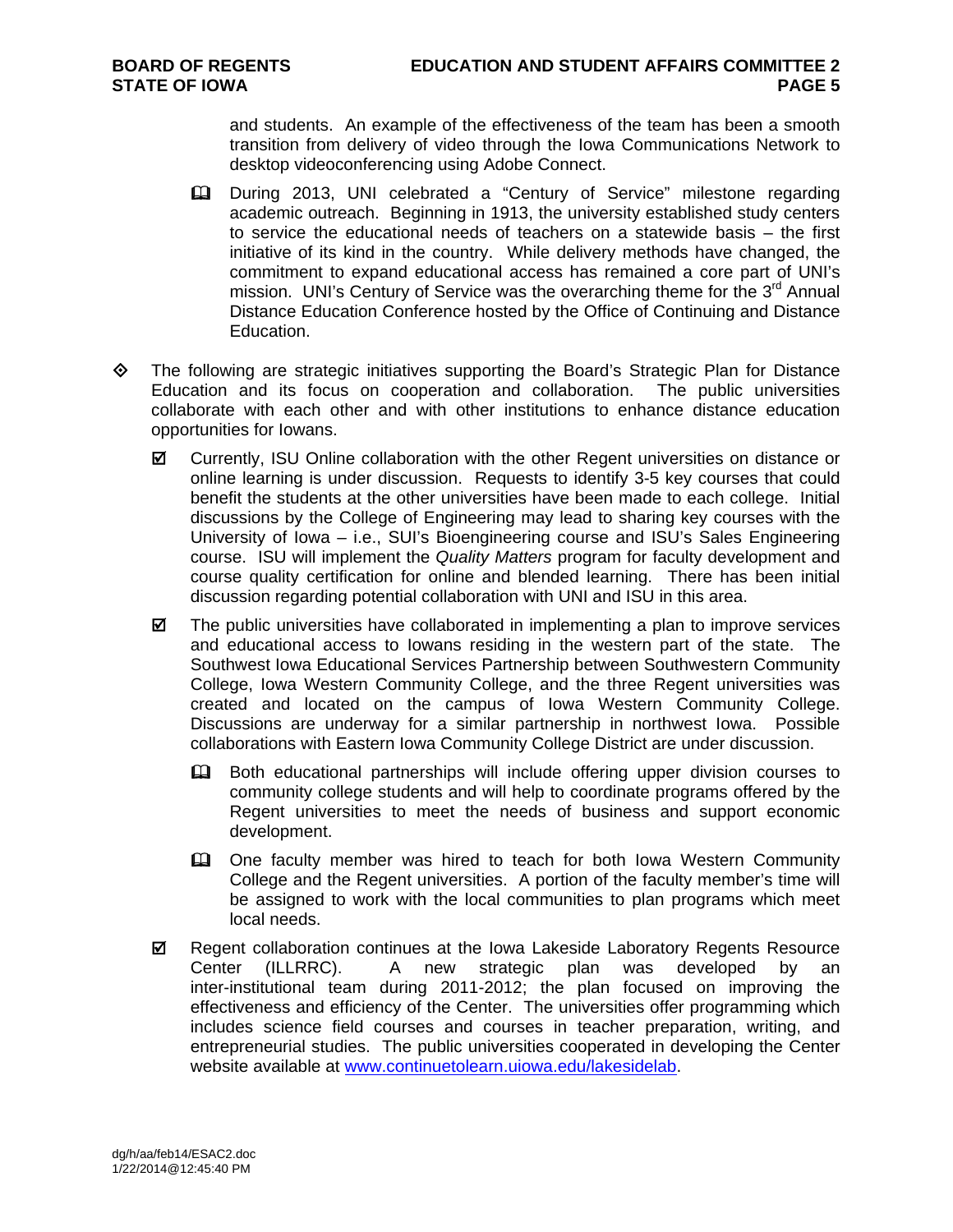- Inter-institutional collaboration among UNI, ISU, and SUI continues with a third cohort of the Regents Alternative Pathway to Iowa Licensure program. The program is designed to provide an avenue for professionals with a non-teaching degree to obtain a secondary education teaching license, usually in a high need content area. UNI provides the coordination of the program, ISU oversees the evaluation activities, and SUI supports the registration and delivery functions.
- $\diamond$  The following major trends related to distance education were identified by the public universities in 2012-2013.
	- **☑** University of Iowa.
		- **Example 20** The University provides professional continuing education units in many areas but is uniquely qualified in the health professions to offer both on-site and online experiences. Most on-site programs are offered on weekends on the University campus. The Colleges of Dentistry, Pharmacy, Public Health, and Medicine typically provide those programs. The College of Dentistry initiated online Dental Education Renewal units several years ago and the College of Pharmacy partners with the State Pharmacy Association. The Colleges of Medicine and Public Health offer workshops on topics of current interest to assist working professionals throughout the state. In addition, the College of Law, which offers continuing legal education on-site, is offering interactive online learning opportunities.
		- The Better Futures for Iowans initiative funded 13 projects representing eight academic colleges reviewed by a campus committee and approved by the Provost. The goal is to reach out across the state with creative new activities or to expand successful existing outreach/engagement activities. For example, the College of Dentistry provided basic dental examinations and services to elementary school children in northeast Iowa. This project was planned and conducted in cooperation with local dentists and school districts and is now a training experience included as a rotation for dental students.
		- The Iowa Initiative for Sustainable Communities Version 2.0 builds upon the successful program initiated by the University of Iowa School of Urban and Regional Planning. In the past three years, approximately 120 graduate students assisted eight Iowa communities with the development of sustainability plans and projects.
		- The Iowa Assistive Technology Professional Development Network created, coordinated, and delivered professional development in distance settings to professionals who work with individuals with disabilities, parents of individuals with disabilities, and individuals with disabilities across the state.
	- **Ø** lowa State University.
		- ISU Distance and Online learning continues to experience enrollment increases. The College of Agriculture and Life Sciences Ag Online Learning had a 20%-25% increase in registration; a significant number of these students were Iowans. Continuing demands from working professionals have been seen by all the major colleges at the university.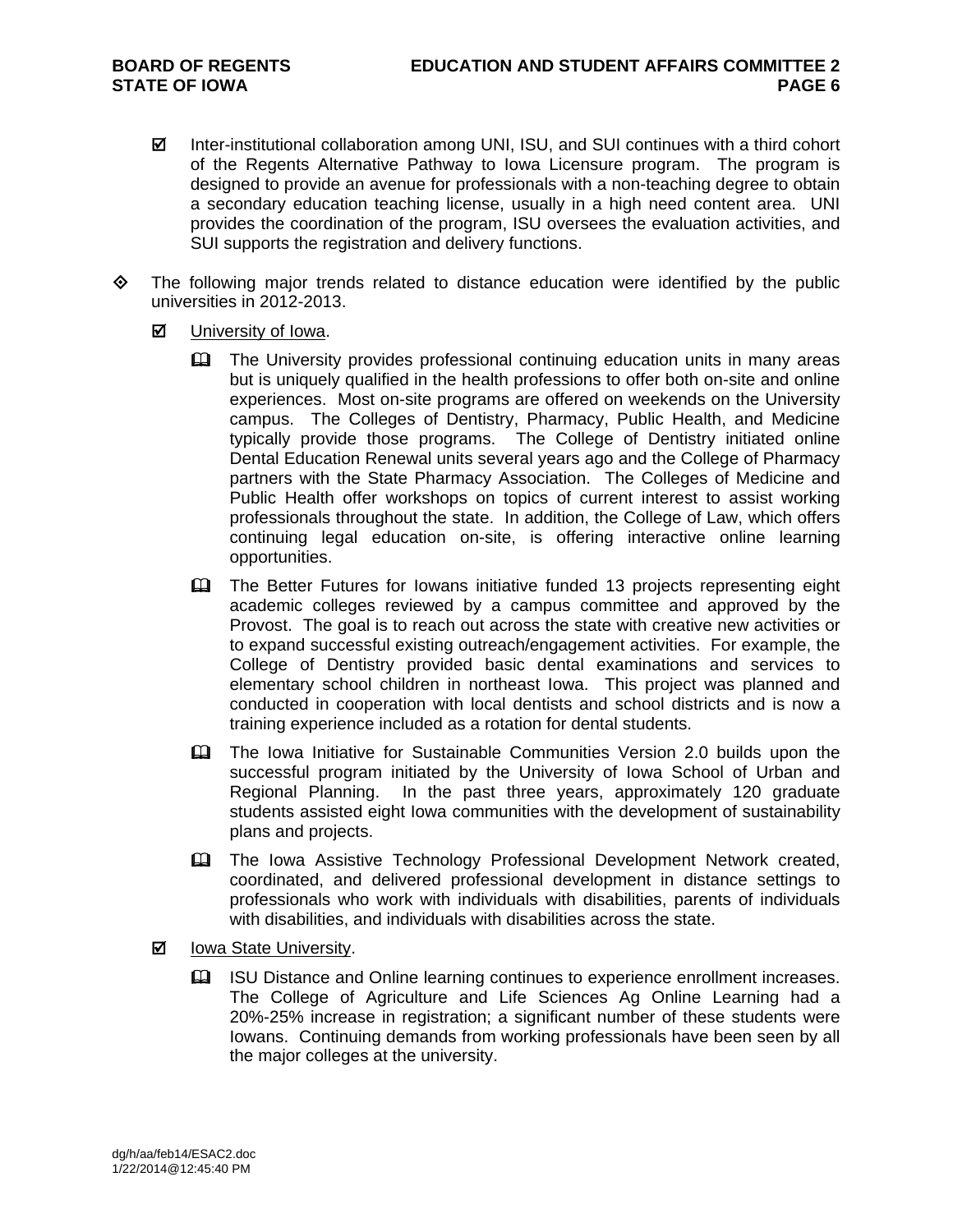- On-campus student enrollment in online courses continues to increase. Off-campus enrollment also continues to increase significantly. This has placed strain on off-campus delivery budgets as the cost to deliver and support quality online courses increases. These trends are expected to continue and demand does not appear to be slowing. (See Attachment H.)
	- <sup>

■</sup> In FY 13, the number of students taking only distance education courses increased by 6.5% from the prior year.
	- In FY 13, the number of students taking a combination of on-campus and distance education courses increased by 22% from the prior year.
	- Total enrollment increased by 14.3% in FY 13 from the prior year.
- University of Northern Iowa.
	- **EQ The trend toward a more competitive distance education market continues.** UNI's primary competitive strategies are to provide high-quality offerings and strong support services.
	- Demand for UNI's distance education courses remained strong, increasing by 9.3% in 2012-13, the  $7<sup>th</sup>$  consecutive year of increased enrollment.
	- The phenomenon of massive open online courses (MOOCs) continues to attract attention. These courses make academic content available from highly reputable universities at little or no cost to students. A growing number of questions are being asked regarding the efficacy of the offerings, the financial model needed to sustain them, and the purpose MOOCs service in the overall systems of higher education.
	- **EQ The capabilities and features of distance education technologies continue to** change at a rapid pace. UNI closely monitors new developments and the costs and benefits of making changes.
- $\Diamond$  The public universities provide coursework for the Bachelor of Liberal Studies (BLS) and the Bachelor of Applied Studies (BAS) Programs. The following table describes the participation of students in the BLS and the BAS Programs in 2012-2013 at the universities.

| <b>PROGRAM</b>                           | <b>SUI</b> | <b>ISU</b> | <b>UNI</b> | <b>TOTAL</b> |
|------------------------------------------|------------|------------|------------|--------------|
| <b>Bachelor of Liberal Studies</b>       |            |            |            |              |
| Enrollment                               | 95         | 225        | 127        | 447          |
| Graduates                                | 20         | 114        | 14         | 148          |
| <b>New Admissions</b>                    | 29         | 127        | 29         | 185          |
| Liberal Studies Interest (SUI)           | 4          |            |            | 4            |
|                                          |            |            |            |              |
| <b>Bachelor of Applied Studies (SUI)</b> |            |            |            |              |
| Enrollment                               | 266        |            |            | 266          |
| Graduates                                | 62         |            |            | 62           |
| <b>New Admissions</b>                    | 123        |            |            | 123          |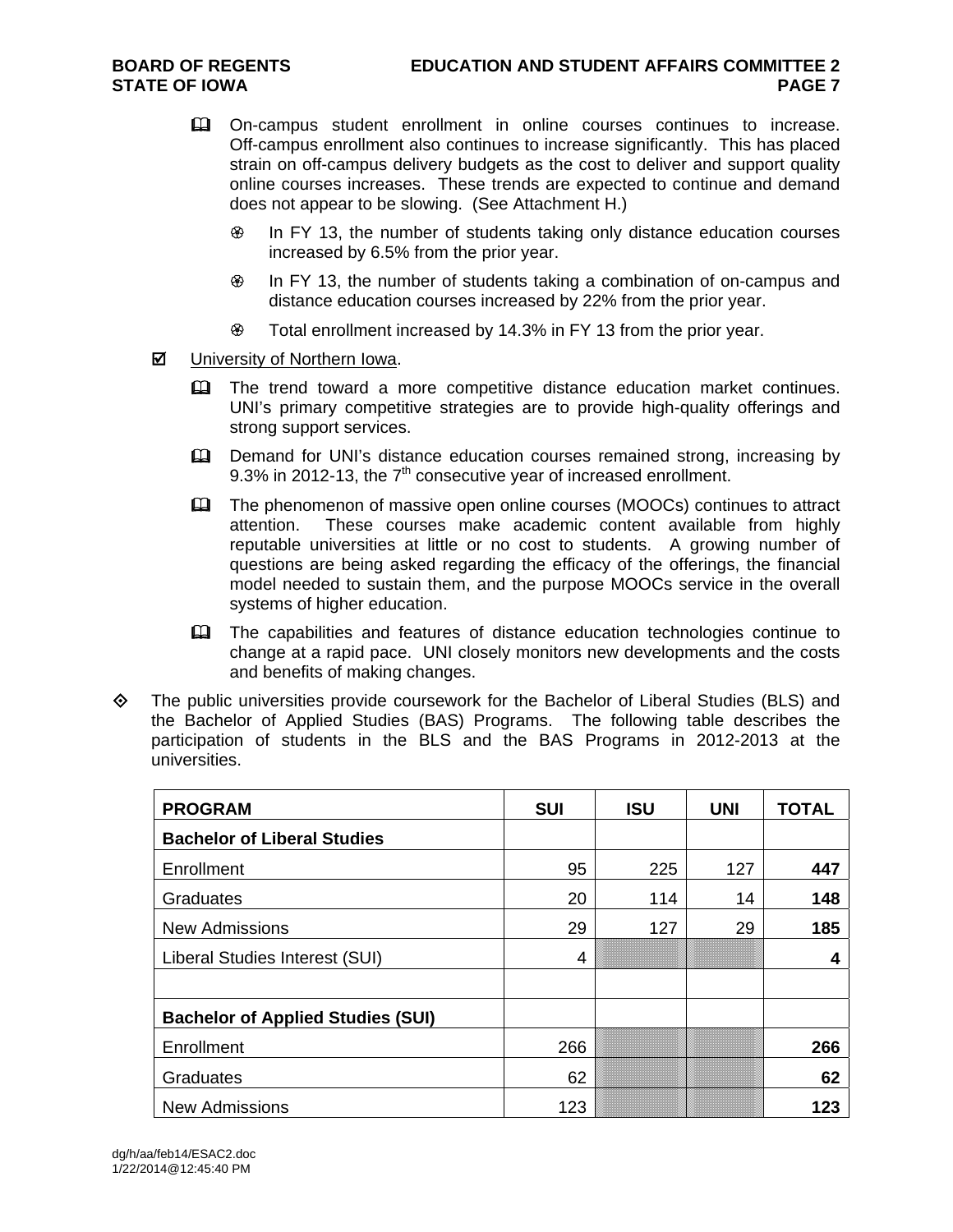- $\diamond$  The following describe web development efforts at the Regent universities.
	- **M** University of Iowa.
		- **Example 2** The University continues to support a lecture capture technology called Panopto. This software facilitates the capture of lectures in the classroom including screen capture and video of the lecturer along with audio. The software has several pedagogical features including a search function on Power Point text used in the lecture and a notes feature. In addition, the software includes a reporting function to track individual student viewing of the lectures. The system is used for on-campus courses as well as distance courses. Since its implementation at the university, the usage of the service is near the 1,000,000 views mark.
		- The University completed construction of an Active Learning Classroom in the John and Mary Pappajohn Center (JMPEC) in Des Moines. The room is designed to facilitate group work and share live results with students in the room and online. The room includes five round tables with seating for nine students at each table. Each table has a 360° camera, interactive whiteboard, and three laptop computers. The room also includes two large projectors and a centralized 360° camera which focuses on the activity of the instructor. The room control system allows the activity at each table to be shared on the large screens as well as to webcast the class sessions.
		- The University continues to support three rooms designed specifically for online delivery (CEF 201, 204, and 212). Two of the rooms are arranged in seminar format and accommodate up to 16 local students; the third room holds 48 local students. All rooms use either robotic cameras to locate the speaker or a camera which electronically locates the speaker within a 360° panorama.
		- **Example 2** The university is evaluating video upload software called ShareStream. This software will facilitate the inclusion of video from faculty and students to a courses web site. The service will be Beta tested in Fall 2014.
		- The University also uses two virtual classroom environments (BlackBoard Collaborate and Adobe Connect). These facilitate the delivery of synchronous online courses which are also recorded for students to view asynchronously. These systems contain such teaching tools as a digital white board, web camera display, polling, and video and slide presentation areas. The University is in the process of upgrading Adobe Connect to the latest version (9).
	- $\boxtimes$  Iowa State University.
		- The Horticulture Department is currently offering a series of topics which include credit and non-credit offerings. Examples of topics include (1) Green Roofs, a technology that can help solve a number of environmental concerns; and (2) Science of Gardening, know what you grow and grow what you know. The courses have on-campus and off-campus students completing them for credit as well as others from Iowa and surrounding states taking them as non-credit courses.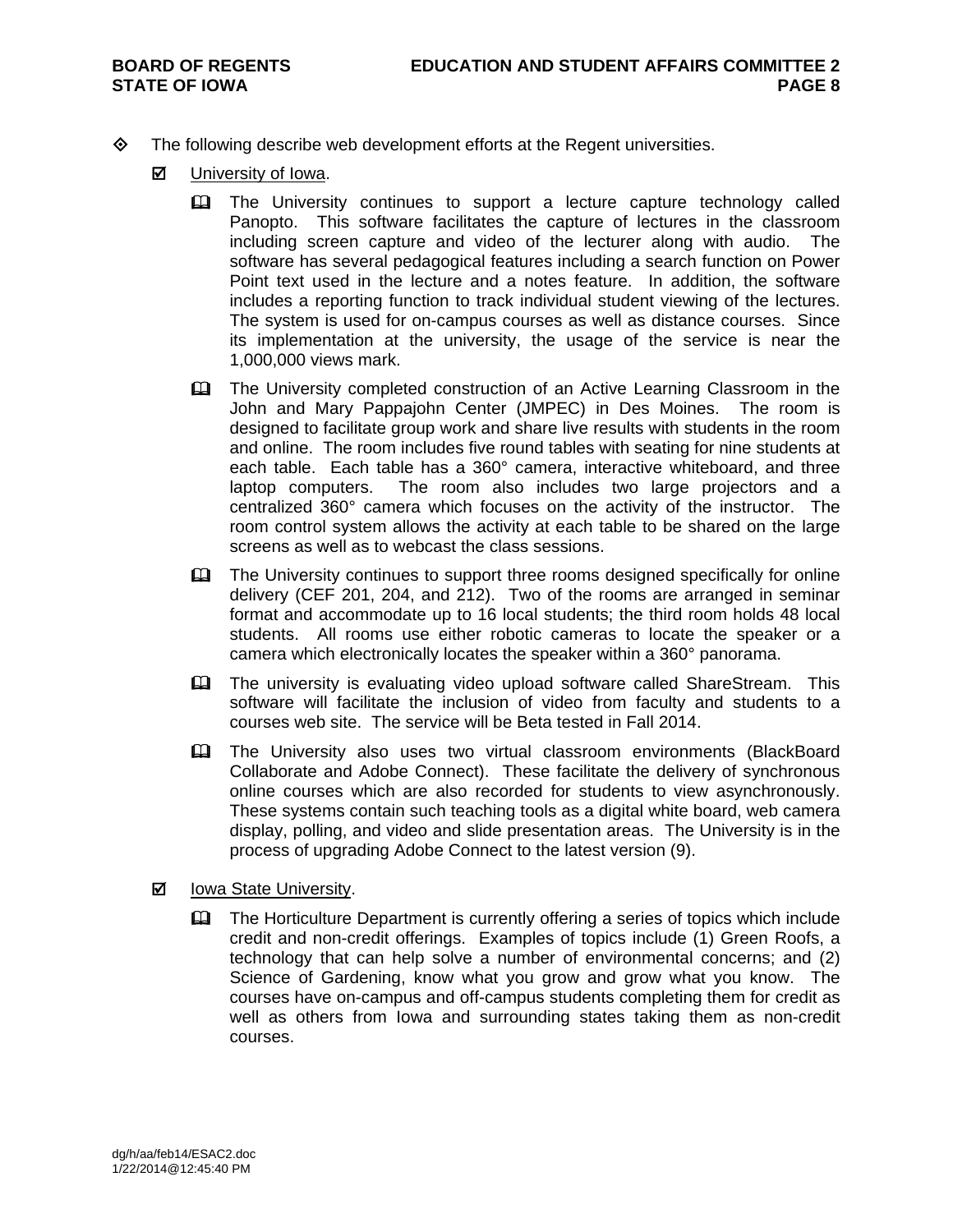- **Example 2** The College of Business is continuing its effort to make its website (http://www.business.iastate.edu/) more user friendly, providing richer information, and being the central point of access to all college programs, courses, faculty, and services.
- $\boxtimes$  University of Northern Iowa.
	- UNI continues to seek opportunities to develop and deliver program via distance education in high demand academic areas that match the academic strengths and capacity of the university. While off-campus face-to-face instruction continues to provide important access to UNI's courses and programs, substantial progress has been made in expanding online opportunities.
	- **Example 1** The number of new online courses continues to increase; 59 new online courses were developed in FY 13, many in conjunction with new online degree program offerings. Online course enrollment increased by 22% in FY 13. Part of the increase in online enrollment is attributable to an intentional shift from using the ICN as a delivery system to online approaches, including a combination of eLearning and interactive desktop videoconferencing (Adobe Connect).
	- In addition to degree and certificate programs offered via distance education, specialized professional development coursework designed to provide teachers and school districts with strategies and methods to enhance student achievement continued to be a priority in UNI's outreach efforts. During AY 13, UNI's Center for Teaching and Learning Mathematics offered a series of "Making Sense" professional development courses to more than 180 participants. These courses are aligned with the Common Core State Standards and the Iowa Core Curriculum. Another example of professional development outreach is the work of the Jacobson Center for Comprehensive Literacy. More than 600 teachers enrolled in coursework through the Jacobson Center in workshops focused on improving literacy education and student achievement.
	- During the past two years, UNI increased the number of programs available entirely online from two to eight. During the past year, new online graduate programs were launched for teacher leaders in the American International School in Bombay, India and in Early Childhood Education.
	- New online degree programs, including a Master of Science in Technology and a second program for teacher leaders at American International schools, were developed in FY 13; program delivery began in FY 14.
	- E Key strategies to increase offerings and enrollment include faculty development opportunities, individualized course design support for faculty members, deployment of new educational technologies, exemplary support services, and enhanced marketing efforts.
	- UNI continues to expand the *Quality Matters* initiative, a nationally recognized framework designed to promote continuous improvement in the quality of online courses and programs. The goals of this initiative is to increase access to high-quality online courses. A total of 137 faculty members have completed the professional development workshop and developed courses using the *Quality Matters* standards. Thirty-six faculty members have completed additional requirements to earn the Quality Matters Peer Review Certification.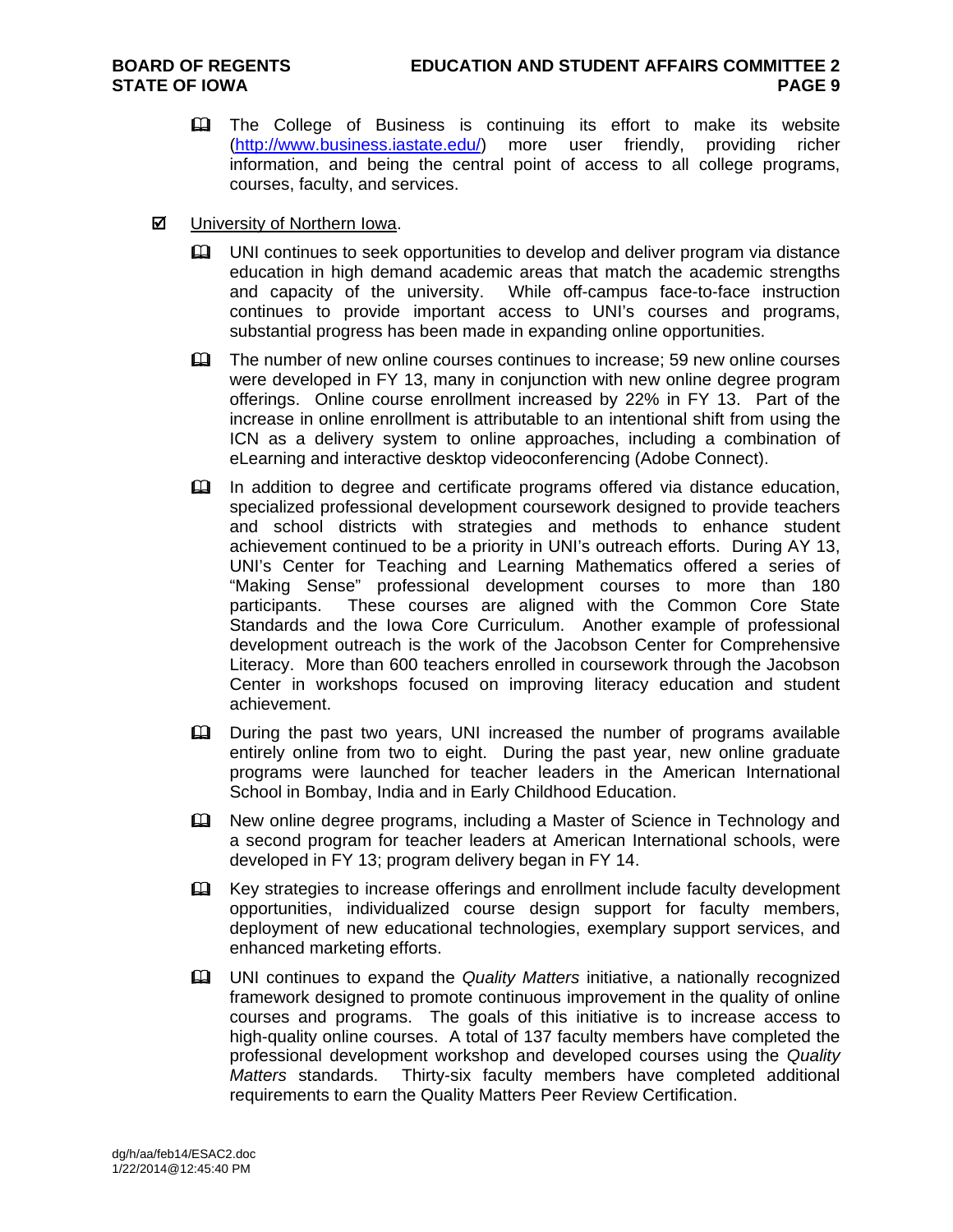- UNI's Office of Continuing and Distance Education hosts an annual conference addressing issues pertaining to distance education. The 2013 conference  $c$ elebrated UNI's 100<sup>th</sup> anniversary of providing academic outreach to the state of Iowa with a theme of "Perspectives in Quality Online Teaching and Learning." The event showcased innovative online teaching strategies and approaches by UNI faculty and staff.
- $\Leftrightarrow$  The following describe the evaluation processes used by the Regent universities for web-based instructional activities.
	- **☑** University of Iowa.
		- Every semester, during the final week of classes, the Division of Continuing Education (DCE) administers an electronic survey to students enrolled in distance education courses. Students respond to 21 multiple choice questions and are encouraged to submit narrative responses to four open-ended questions.
		- Two e-mail reminders were sent to increase the response rate, which is typically 60-75%. Upon receipt of student responses, course evaluation summary reports were prepared and sent to each instructor and the Executive Officer of the department offering the course. The summary report provides mean and median responses to each of the multiple choice questions and student responses to the open-ended questions. It also provides mean and median responses to the multiple choice questions collected from Fall 2008 to Spring 2013 to provide a larger reference group to instructors and administrators.
		- **EQ The DCE plans to make meaningful reference norms available to individual** colleges or departments that have had at least 2,000 students responding to the course evaluation survey for courses offered in the host department or college.
		- **Example 1** The DCE is engaged in research to compare the achievement of students who take an online course to achievement of students who take the same course on-campus. The purpose is to examine the differences in achievement for two groups of students who were taught by the same instructor using very similar materials and identical examinations. In addition to comparing the achievement of the two groups of students in the host course, achievement will be compared in subsequent on-campus courses taken by many of the students. In order to make valid comparison, several covariates will be identified to equate the students in terms of ability and experience prior to taking the host course.
		- During winter of 2012-2013, DCE administered an online survey to recent distance education instructors regarding the support services provided to them by DCE. (Additional responses are included in Attachment G.)
			- One hundred and forty-one instructors responded to the survey. Fifty-eight percent of the respondents were female and 40% were tenured faculty. Forty-six percent of the respondents were adjunct faculty, visiting faculty, or instructors; and 5% were graduate students. Seventy percent of the respondents had volunteered to teach a distance education course; the average number of years of teaching experience was 16.8; in general, the instructors who responded to the survey were experienced faculty.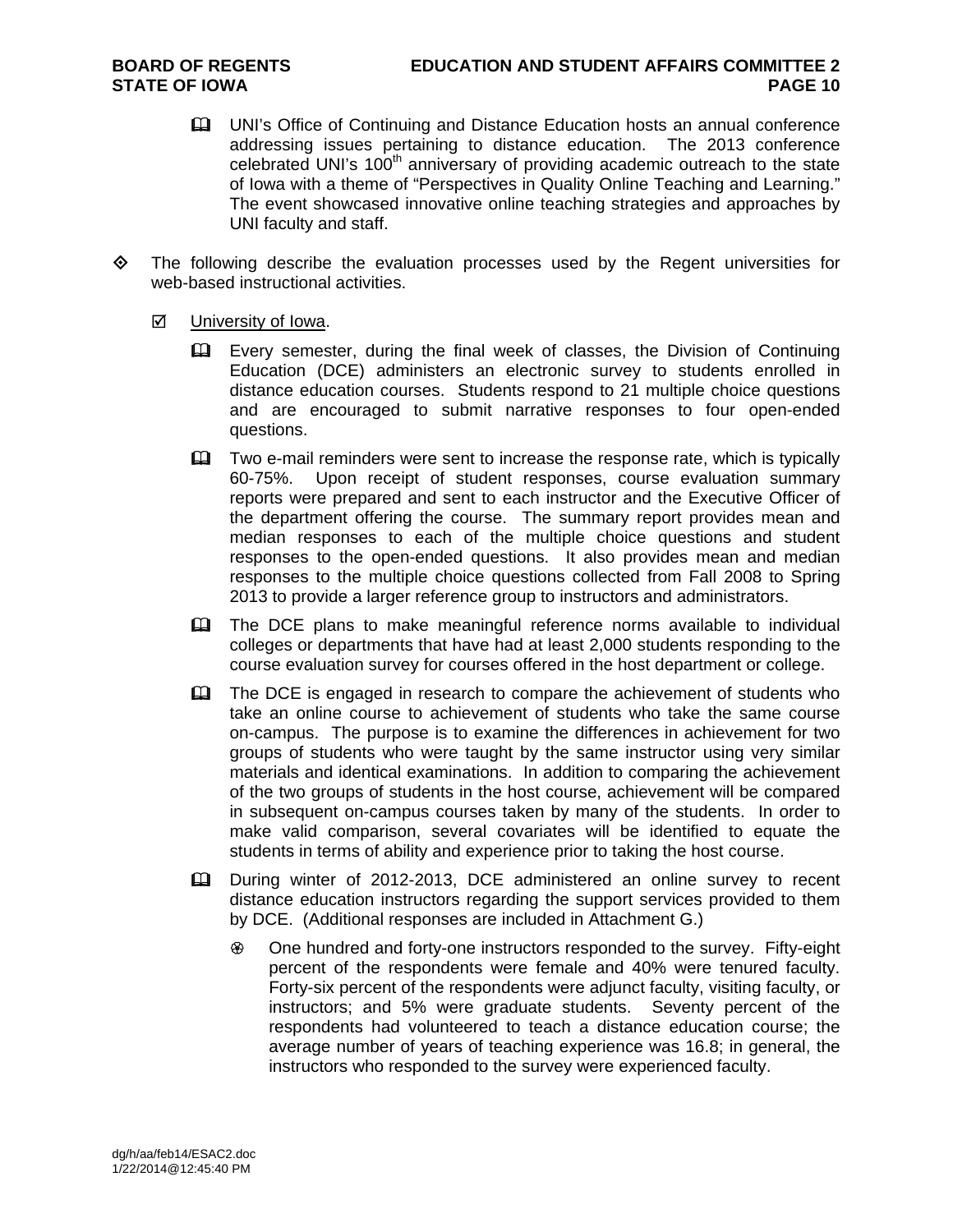# **Ø** lowa State University.

- The College of Agriculture and Life Sciences (CALS) course evaluations are done by the college and the results are shared with the teaching faculty and departments. CALS staff works with teaching faculty to make improvements to online courses. General findings are shared with new online teaching faculty to allow them to benefit from the findings when they develop their own online courses.
- **EQ The College of Engineering (COE) online courses are part of the continuous** improvement processes in each department and they are evaluated in a manner similar to on-campus courses. Both COE and the College of Liberal Arts and Sciences (CLAS) have instituted Quality Guidelines for all new or updated online courses. In addition, ISU plans to implement the *Quality Matters* national benchmarking program for online education (www.qualitymatters.org). The Center for Excellence in Teaching and Learning will lead the implementation in Spring 2014.
- **EQ The College of Business uses student course evaluations as the primary** assessment tool for online courses. Individual instructors have implemented their own mid-term and end of semester surveys to collect more information for improvement. In addition, the College of Business is developing program level assessment mechanisms for individual course assessments, including online and face-to-face courses.
- **Ø** University of Northern Iowa.
	- **Q.** Distance education offerings are expected to meet the same high standards as face-to-face courses. All courses are approved by the appropriate academic department heads and deans. UNI continues to rely primarily on campus-based faculty to ensure the quality of distance education courses matches the quality of traditional offerings.
	- Outcomes assessment for distance education programs mirrors outcomes assessment efforts for on-campus programs. Outcomes assessment plans have been developed by the respective academic areas for each program. The purpose of these plans is to provide a systematic way to collect data that can be used to make continuous improvements in teaching and learning.
	- **Example 1** Support services for distance education students are assessed on an ongoing basis and compared with best practices. For example, feedback from students suggested they were confused by the number of information pieces they received from the university at various points. Based on the feedback, OCDE staff reviewed the communication package and collaborated with academic departments to develop a streamlined, student-friendly orientation packet for students admitted into cohort programs.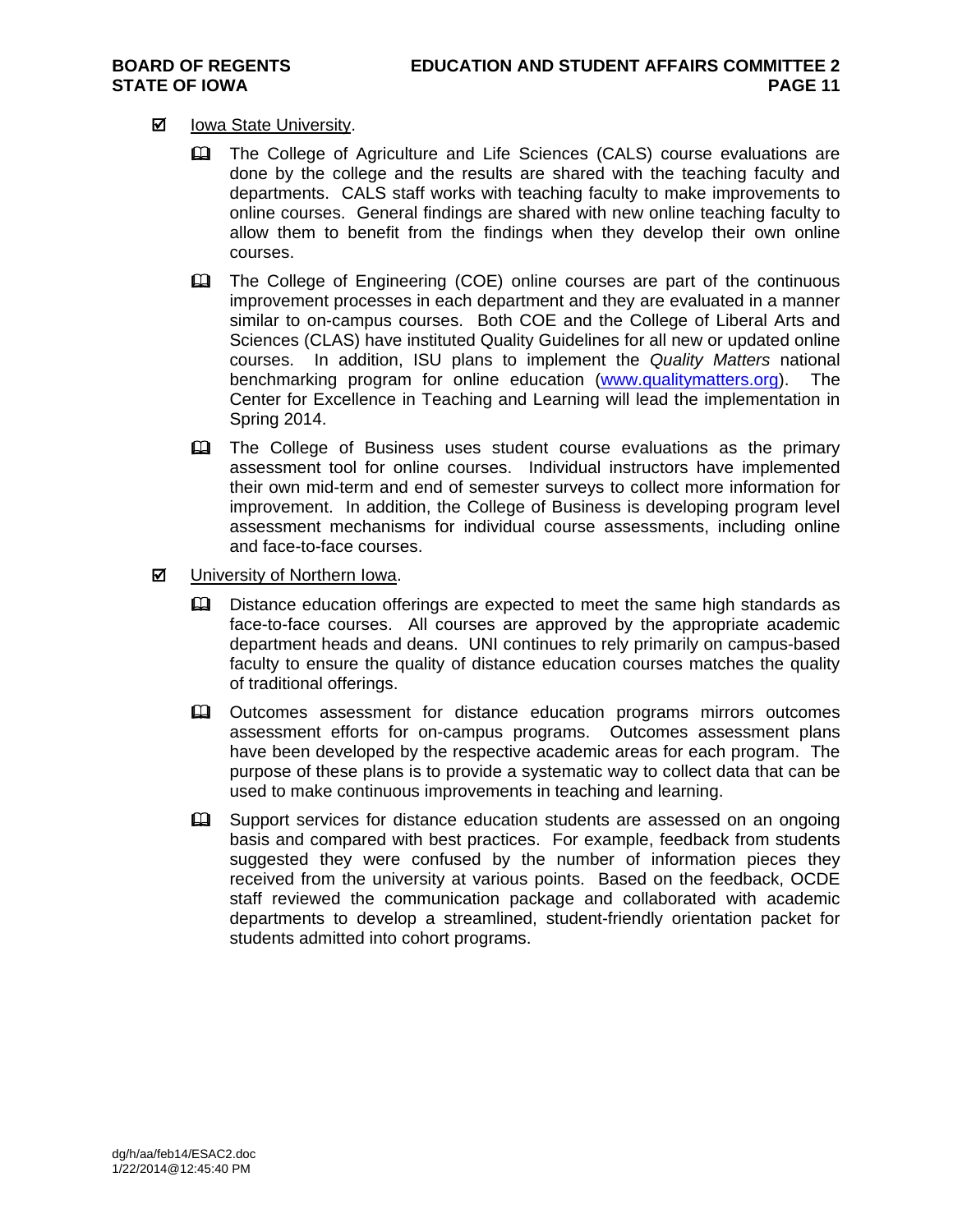|                                                                     | <b>SUI</b> | <b>ISU</b> | <b>UNI</b> | <b>REGENT TOTAL</b> |
|---------------------------------------------------------------------|------------|------------|------------|---------------------|
| Number of web-based programs                                        | 13         | 26         | 8          | 47                  |
| web-based certificate<br>of<br>Number<br>programs                   | 3          | 25         | 2          | 30                  |
| Number of faculty trained to use<br>web-based technology            | 275        | 751        | 467        | 1,493               |
| Number of faculty using web-based<br>technology in their coursework | 275        | 1,875      | 467        | 2,617               |

- $\Diamond$  The following are highlights of the distance education programs at the public universities.
	- **☑** University of Iowa.
		- $\Box$  DCE marketing builds the University and DCE brand identity through marketing, advertising, outreach, and collaboration with outside partners. Strategies include print, media, billboard, web, and electronic messaging. Marketing effectiveness is assessed by the number of prospective students who access the site, increases in enrollment in the BLS, BAS, and BBA programs, and by feedback from students and partners. The DCE continues to invest in marketing distance education offerings in an ongoing effort to attract students to the university.
		- **EQ** Major marketing strategies focus on relationships with community college partners. Working with partner schools has been the most effective recruiting tool resulting in an increase in the number of community college partners and a volume increase in marketing efforts. DCE markets in the following ways:
			- Tracking all community college marketing activities, undergraduate and graduate degrees, certificate marketing, noncredit course marketing, and other outreach activities, such as Lakeside Laboratory, John and Mary Pappajohn Education Center, Southwest Iowa Regents Resource Center, Northwest Iowa Regents Resource Center, and Grad Center. Print and electronic strategies including print, e-banner, and social media advertisements in a variety of publications have been used.
			- Working with faculty to create individualized marketing plans for new courses that identify target audiences and develop mailing lists.
			- Continued tracing of information requests from the DCE website, including number of users, top programs, and how users find the website.
			- During Spring 2013, DCE marketing coordinated an extensive marketing campaign for the Southwest Iowa Educational Services Partnership which included billboard and radio in southwest Iowa extending into Nebraska. The graphic identity focused on the institutional mascots as a unified theme for working together.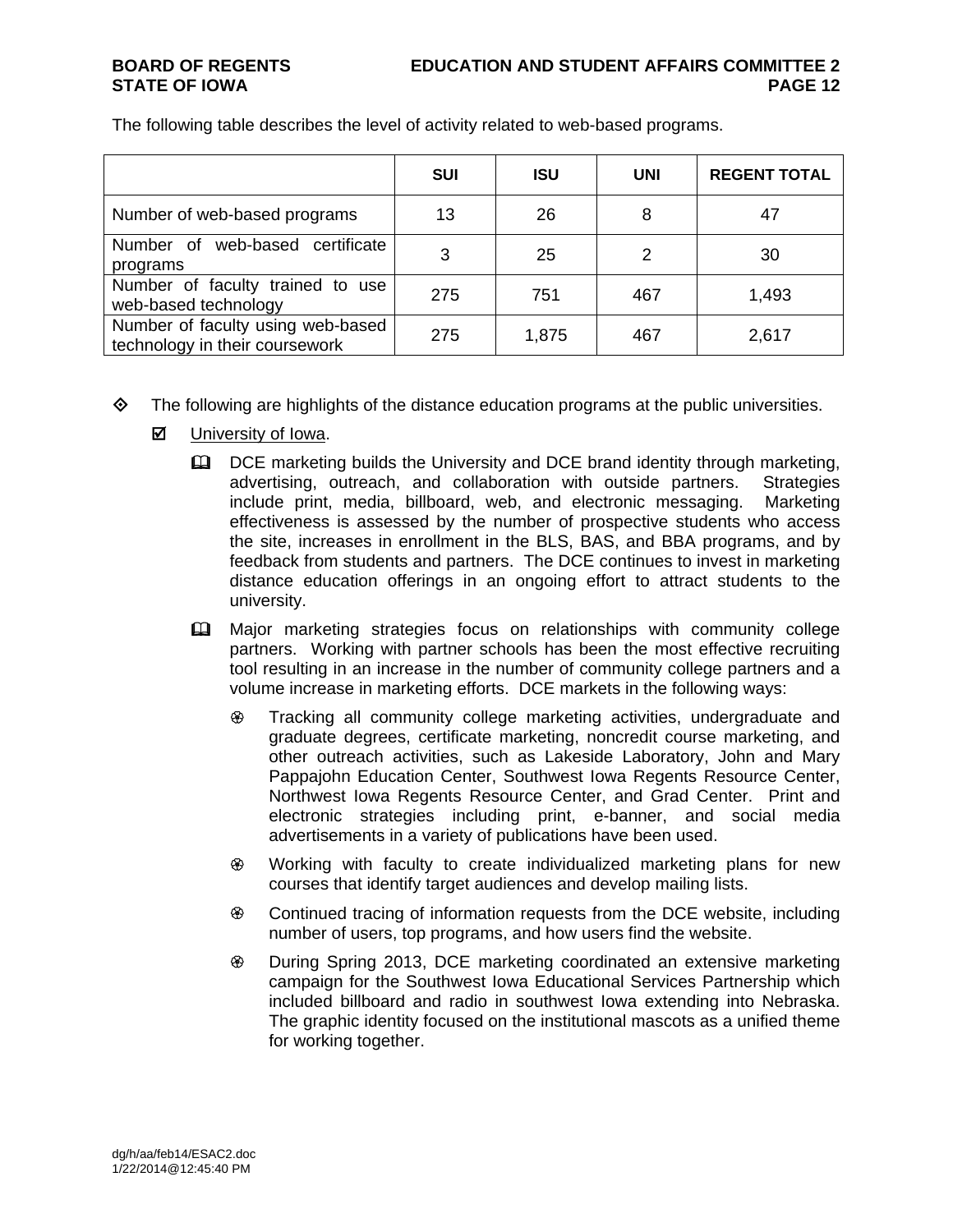## **Ø** lowa State University.

- CALS offers the Swine Science Online Program, the first ever online undergraduate program in swine science. This inter-institutional undergraduate certificate program is offered in cooperation with North Carolina State University, North Dakota State University, South Dakota State University, University of Nebraska-Lincoln, and University of Missouri. Swine Science Online provides education and training of future pork professionals to benefit the pork industry by inspiring a career interest through academic training and application. The Swine Science Online vision is to ensure that the Pork Industry is led and managed by individuals who have broad educational and production experiences which have prepared them for these roles. Swine Science Online teaches scientific principles and management skills involved in pork production for an efficient and sustainable operation; coursework revolves around practical pork production and current pork industry issues. After completing the appropriate courses, students may apply for a Swine Science Online Certificate administered by the U.S. Pork Center for Excellence.
- The College of Engineering (COE) continues to add new online graduate degree programs. Most recent additions include Master of Engineering in Engineering Management and the Energy Systems Engineering graduate certificate (approval is in process for a Master of Engineering). COE now has nine online master's degree programs and 15 graduate certificates.
- The College of Business has a strong culture of high-touch and high-quality teaching. This culture is cherished by students, faculty, and employers, which also distinguishes the college from other business programs in the country. In this type of culture, a large portion of courses involve team projects, presentations, and in-class case discussions and debates, which makes online teaching difficult if the same quality is to be maintained. However, the College has been experimenting with selected courses to use online or blended teaching pedagogy, and the results have been encouraging. With the national trend of more online degree programs, the College is carefully evaluating alternative delivery mechanisms, and blended delivery appears to be the best choice for degree programs that target primarily working professionals who are employed full-time but wish to pursue a graduate degree. The College will still be able to deliver high-touch and high quality education.
- CLAS will increase marketing efforts associated with the online Bachelor of Liberal Studies, especially for degree completion (i.e., for students who have one or two years of coursework completed but are no longer in residence). CLAS now has enough online courses for this program to be successfully completed by a large number of students.
- **Ø** University of Northern Iowa.
	- **Q Demand for UNI's distance education courses remained strong, increasing by** 9.3% in 2012-2013, marking the  $7<sup>th</sup>$  consecutive year of increased enrollment.
	- **Example 3** Service to Iowans who cannot attend classes on campus continues to be a priority. Students from 98 of Iowa's 99 counties enrolled in UNI distance education courses in 2012-2013.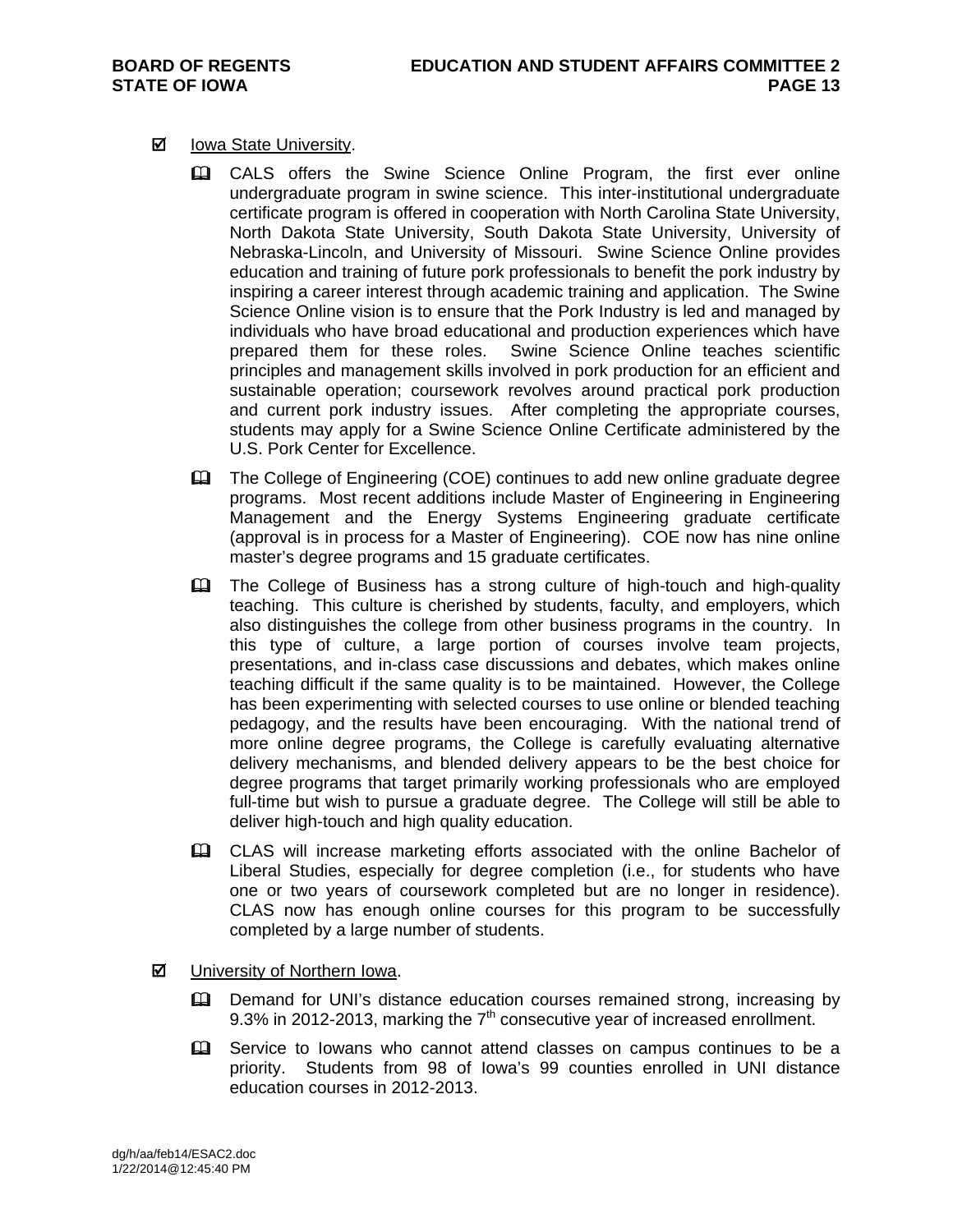- **Example 2** Trends include a substantial increase in online enrollment, while off-campus, face-to-face enrollment increased slightly. Contributing to the increase was a new MBA program on-site in Pella and the Professional Development Teachers program designed for Waterloo Community Schools.
- CDE's Instructional Development and Support Team received the Iowa Distance Learning Association's Innovators Award for 2013.
- ♦ Regional Study Centers.

Highlights of the regional study centers are provided in Attachment I.

| 2012-2013            |              |                 |                  |                 |  |  |  |  |
|----------------------|--------------|-----------------|------------------|-----------------|--|--|--|--|
|                      | <b>IOWA</b>  | <b>NEBRASKA</b> | <b>S. DAKOTA</b> | <b>ILLINOIS</b> |  |  |  |  |
| <b>SWIRRC</b>        |              |                 |                  |                 |  |  |  |  |
| <b>State Funding</b> | $$182,734^6$ | <b>NA</b>       | <b>NA</b>        | <b>NA</b>       |  |  |  |  |
| <b>TRI-STATE</b>     |              |                 |                  |                 |  |  |  |  |
| <b>State Funding</b> | \$66,601     | \$0             | \$3,914          | <b>NA</b>       |  |  |  |  |
| <b>GRADCENTER</b>    |              |                 |                  |                 |  |  |  |  |
| <b>State Funding</b> | \$34,513     | <b>NA</b>       | <b>NA</b>        | \$83,900        |  |  |  |  |

# **STATE FUNDING AT REGIONAL STUDY CENTERS**

Detailed enrollment and program information is available on Attachments A-J.

 6 The increase allowed the center to implement the partnership with Iowa Western Community College and Southwestern Community College.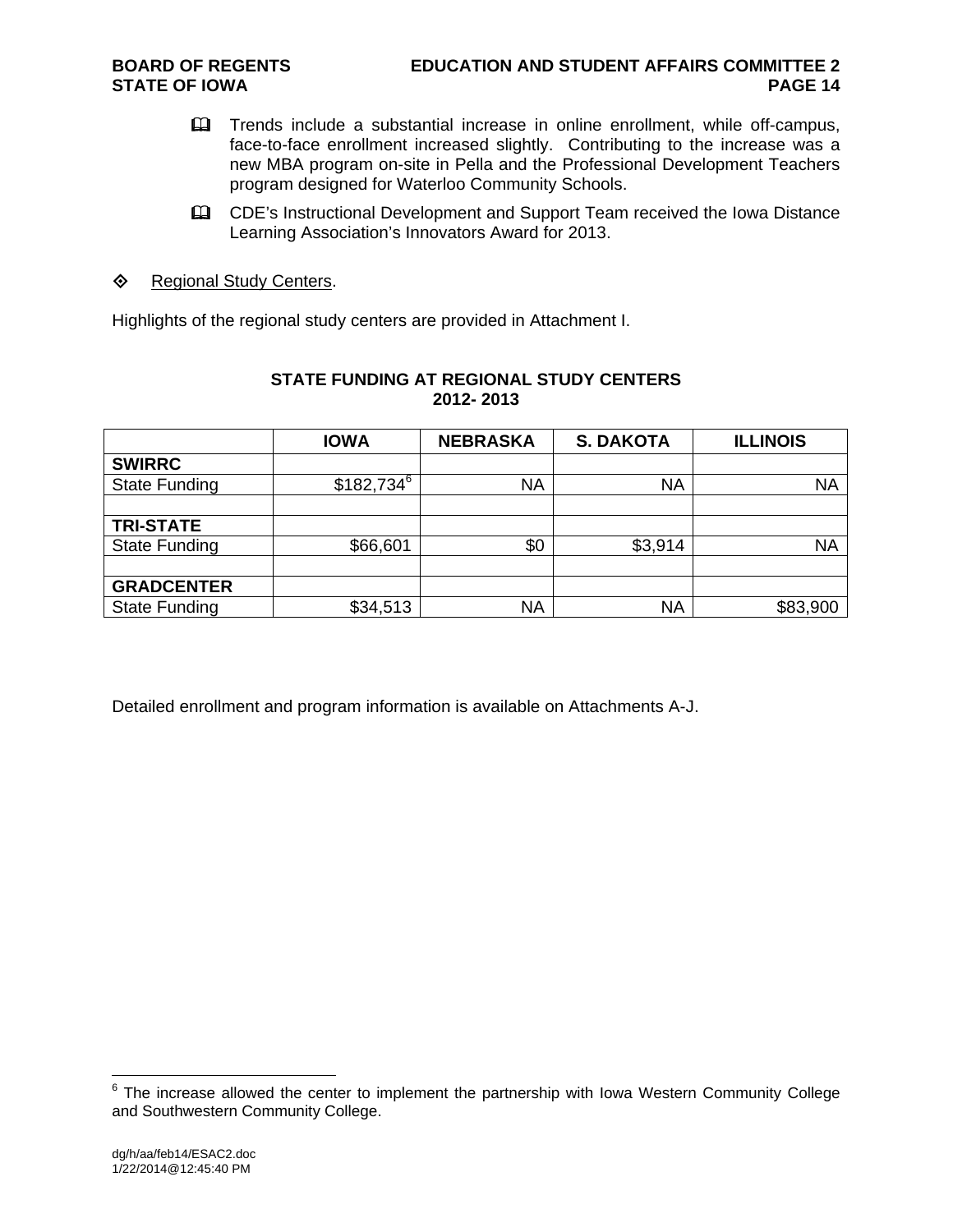#### **BOARD OF REGENTS EDUCATION AND STUDENT AFFAIRS COMMITTEE 2 STATE OF IOWA ATTACHMENT A**  $\blacksquare$  **PAGE 15**



Attachment A 2013-2014 Distance Education Credit Courses By Iowa County: Communities and Enrollments

= Number of communities in which one or more of the Regent universities offered credit courses and number of sections offered. Each community is only counted once. Total = 762 lowa communities. Total number of courses = 16,455.

Enrollments in credit courses by lowa residents. Total = 42,341 enrollments. Note: The Regent universities enroll many non-lowa residents in distance education courses. Outof-state enrollments are not shown on this map.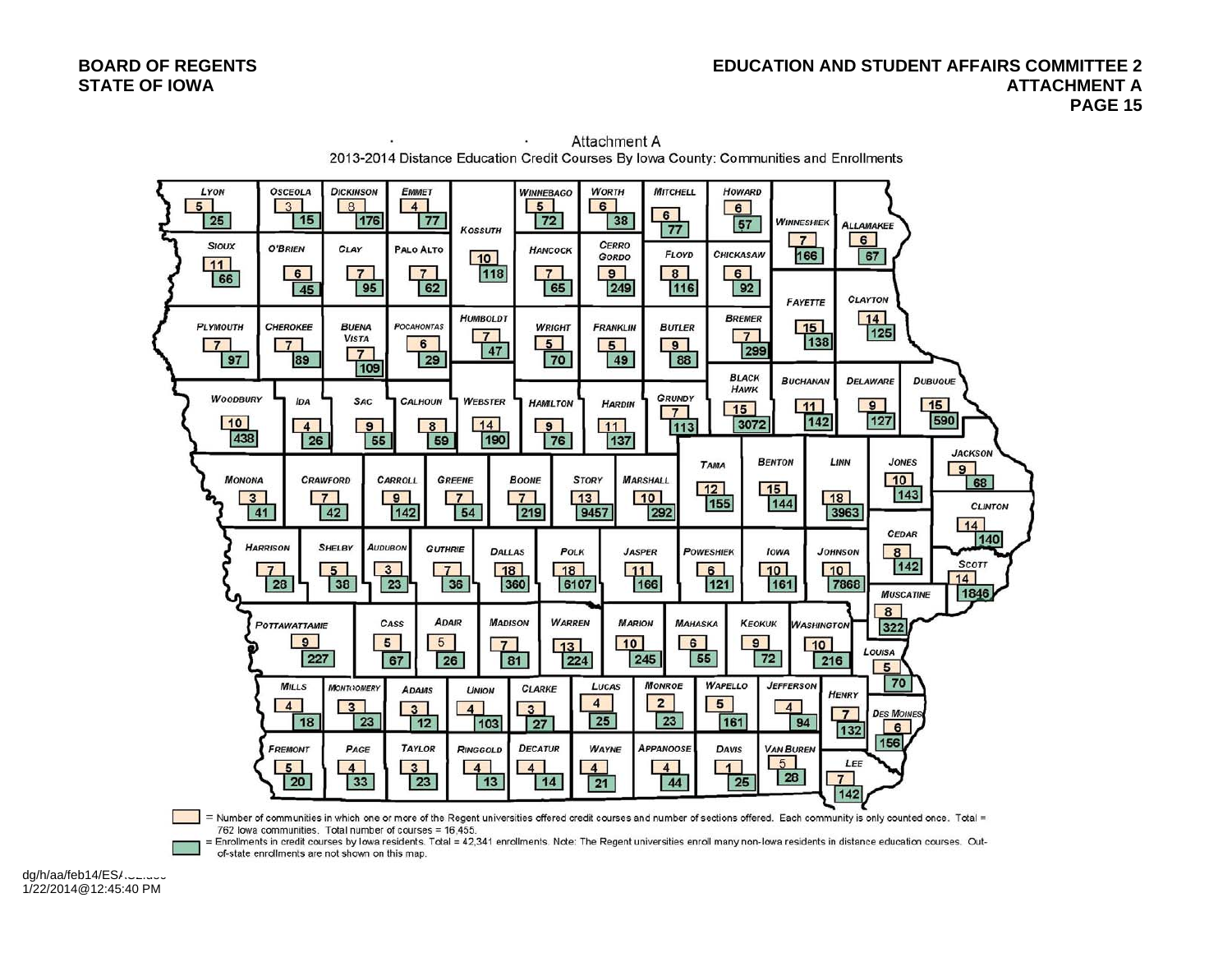# **SUMMARY OF ENROLLMENT BY DELIVERY, LEVEL, AND CREDIT/NON-CREDIT CATEGORY 2012-2013**

| <b>DELIVERY MODE</b>                                           | UNDERGRADUATE CREDIT |                |            | <b>GRADUATE CREDIT</b> |          |             | <b>CREDIT TOTAL</b> |              |            | <b>NON-CREDIT TOTAL</b> |            |              |                |            |            |              |
|----------------------------------------------------------------|----------------------|----------------|------------|------------------------|----------|-------------|---------------------|--------------|------------|-------------------------|------------|--------------|----------------|------------|------------|--------------|
|                                                                | <b>SUI</b>           | <b>ISU</b>     | <b>UNI</b> | <b>TOTAL</b>           | SUI      | <b>ISU</b>  | <b>UNI</b>          | <b>TOTAL</b> | <b>SUI</b> | <b>ISU</b>              | <b>UNI</b> | <b>TOTAL</b> | SUI            | <b>ISU</b> | <b>UNI</b> | <b>TOTAL</b> |
| <b>ICN</b>                                                     | $\Omega$             | $\overline{0}$ | 149        | 149                    | $\Omega$ | $\mathbf 0$ | 749                 | 749          | $\Omega$   | $\Omega$                | 898        | 898          | $\overline{2}$ | $\Omega$   | $\Omega$   | $\mathbf{2}$ |
| <b>World Wide Web</b><br><b>Semester</b><br>$\bullet$<br>based | 7,231                | 11,805         | 4,426      | 23,462                 | 2,868    | 3,987       | 1,727               | 8,582        | 10,099     | 15,792                  | 6,153      | 32,044       | $\Omega$       | 337<br>460 | 1,654      | 337<br>2,114 |
| courses<br>Guided<br>$\bullet$<br>independent<br>study         | 5,812                | $\Omega$       | 643        | 6,455                  | 278      | $\Omega$    | 105                 | 383          | 6,090      | 0                       | 748        | 6,838        | 7,338          | 1,920      | $\Omega$   | 9,258        |
| On-site<br>(face-to-face)                                      | 1,513                | 22             | 1,160      | 2,695                  | 5,775    | 1,222       | 1,531               | 8,528        | 7,288      | 1,244                   | 2,691      | 11,223       | 56,645         | 294,663    | 7,906      | 359,214      |
| <b>Mailed media</b><br>(video/audio/tape,<br>etc.)             | $\Omega$             | 48             | 63         | 111                    | $\Omega$ | $\Omega$    | 4                   | 4            | $\Omega$   | 48                      | 67         | 115          | 4.900          | 752        | $\Omega$   | 5,652        |
| <b>Other off-campus</b>                                        | $\Omega$             | $\Omega$       | 1,754      | 1,754                  | $\Omega$ | 433         | 891                 | 1,324        | $\Omega$   | 433                     | 2.645      | 3.078        | 35.085         | 119.063    | 0          | 154,148      |
| <b>GRAND TOTAL</b>                                             | 14,556               | 11,875         | 8,195      | 34,626                 | 8,921    | 5,642       | 5,007               | 19,570       | 23,477     | 17,517                  | 13,202     | 54,196       | 103,970        | 417,195    | 9,560      | 530,725      |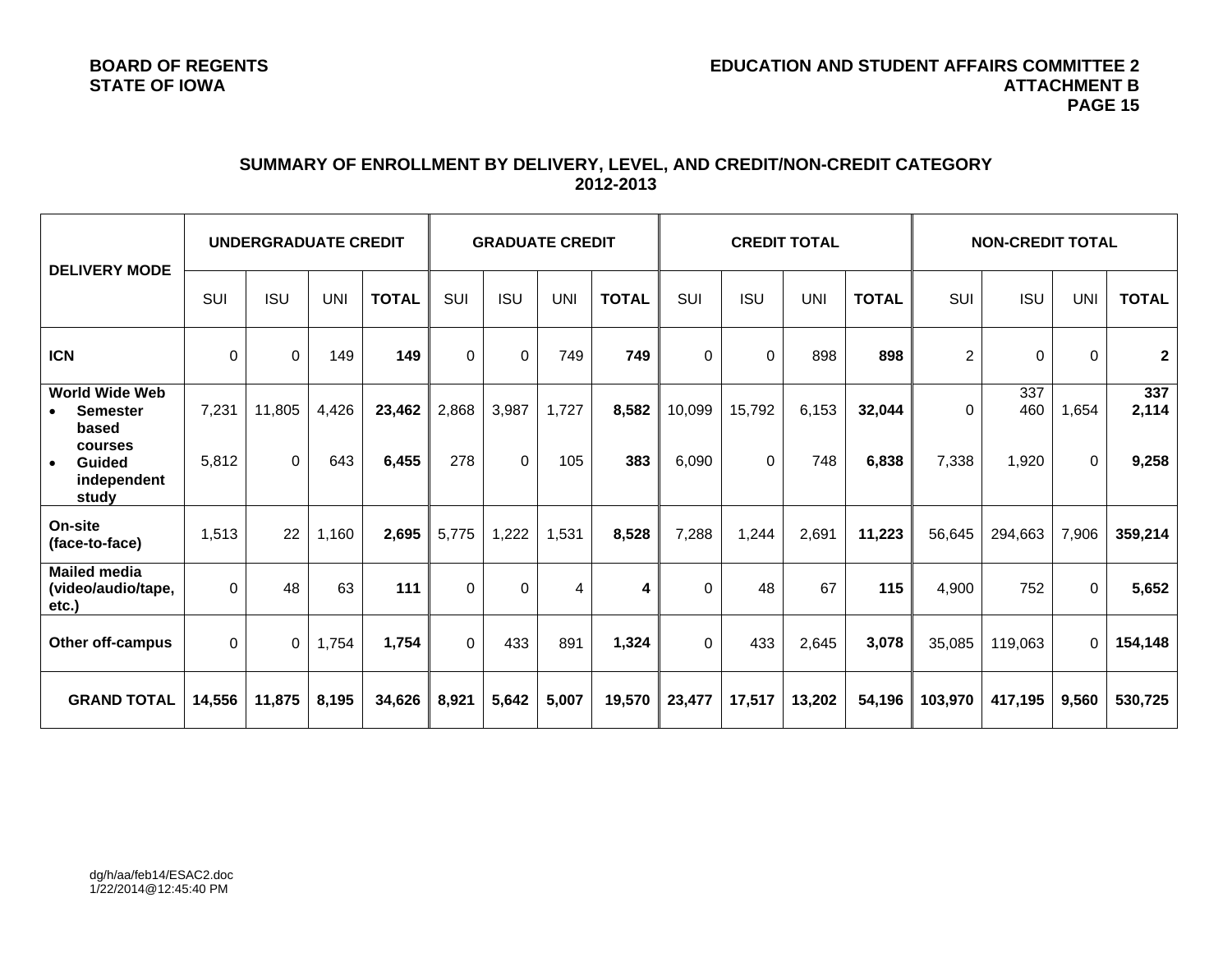#### **BOARD OF REGENTS EDUCATION AND STUDENT AFFAIRS COMMITTEE 2 STATE OF IOWA ATTACHMENT C PAGE 16**

|                                             | <b>SUI</b> |                | <b>ISU</b> |                |           | <b>UNI</b> | <b>Regent Total</b> |                |              |       |            |            |            |              |  |  |  |  | $%$ of<br><b>Regent</b><br><b>Total</b> |  |  | <b>Number of Credit Hours</b><br><b>Regent Total</b> |  |
|---------------------------------------------|------------|----------------|------------|----------------|-----------|------------|---------------------|----------------|--------------|-------|------------|------------|------------|--------------|--|--|--|--|-----------------------------------------|--|--|------------------------------------------------------|--|
| <b>Subject Matter</b>                       | <b>UG</b>  | Grad           | <b>UG</b>  | Grad           | <b>UG</b> | Grad       | <b>Total</b>        | Grad           | <b>Total</b> |       | <b>SUI</b> | <b>ISU</b> | <b>UNI</b> | <b>TOTAL</b> |  |  |  |  |                                         |  |  |                                                      |  |
| <b>Agriculture &amp; Related Sciences</b>   |            |                | 1,916      | 1,073          |           |            | 1,916               | 1,073          | 2,989        | 5.5%  |            | 8,431      |            | 8,431        |  |  |  |  |                                         |  |  |                                                      |  |
| <b>Natural Resources &amp; Conservation</b> |            |                | 249        | $\overline{7}$ |           |            | 249                 | $\overline{7}$ | 256          | 0.5%  |            | 610        |            | 610          |  |  |  |  |                                         |  |  |                                                      |  |
| <b>Architecture &amp; Related Services</b>  | 3          | 40             | 12         | 174            |           |            | 15                  | 214            | 229          | 0.4%  | 103        | 544        |            | 647          |  |  |  |  |                                         |  |  |                                                      |  |
| Ethnic, Cultural, & Gender Studies          | 192        | $\mathbf{1}$   | 703        | 12             |           |            | 895                 | 13             | 908          | 1.7%  | 567        | 2,145      |            | 2,712        |  |  |  |  |                                         |  |  |                                                      |  |
| Communication & Journalism                  | 332        | 48             | 464        | 19             | 260       | 46         | 1,056               | 113            | 1,169        | 2.2%  | 1,170      | 1,449      | 774        | 3,393        |  |  |  |  |                                         |  |  |                                                      |  |
| <b>Computer &amp; Information Sciences</b>  | 3          | 3              | 180        | 391            | 69        |            | 252                 | 394            | 646          | 1.2%  | 18         | 1,716      | 225        | 1,959        |  |  |  |  |                                         |  |  |                                                      |  |
| Education                                   | 1,753      | 739            | 111        | 1,665          | 954       | 2,697      | 2,818               | 5,101          | 7,919        | 14.6% | 6,788      | 4,954      | 10,197     | 21,939       |  |  |  |  |                                         |  |  |                                                      |  |
| Engineering                                 | 17         | 13             | 1,114      | 838            |           |            | 1.131               | 851            | 1,982        | 3.7%  | 90         | 5,871      |            | 5,961        |  |  |  |  |                                         |  |  |                                                      |  |
| Foreign Languages & Linguistics             | 1,328      | 44             | 246        | 26             | 11        | 43         | 1,585               | 113            | 1,698        | 3.1%  | 3,911      | 860        | 158        | 4,929        |  |  |  |  |                                         |  |  |                                                      |  |
| <b>Family And Consumer Sciences</b>         |            |                | 2,433      | 359            | 1,066     | 8          | 3,499               | 367            | 3,866        | 7.1%  |            | 7,011      | 3,049      | 10,060       |  |  |  |  |                                         |  |  |                                                      |  |
| Technology Education/Ind. Arts              |            |                |            |                | 158       | 76         | 158                 | 76             | 234          | 0.4%  |            |            | 673        | 673          |  |  |  |  |                                         |  |  |                                                      |  |
| <b>Legal Professions and Studies</b>        |            |                |            |                |           |            |                     |                |              |       |            |            |            | $\Omega$     |  |  |  |  |                                         |  |  |                                                      |  |
| English Language & Literature               | 582        | 16             | 373        | 34             | 111       | 171        | 1,066               | 221            | 1,287        | 2.4%  | 1,824      | 1,221      | 851        | 3,896        |  |  |  |  |                                         |  |  |                                                      |  |
| <b>Liberal Arts And Sciences</b>            | 37         | $\overline{1}$ | 21         |                | 331       |            | 389                 | $\overline{1}$ | 390          | 0.7%  | 68         | 63         | 990        | 1,121        |  |  |  |  |                                         |  |  |                                                      |  |
| <b>Library Science</b>                      | 44         | 11             |            |                |           | 148        | 44                  | 159            | 203          | 0.4%  | 77         |            | 440        | 517          |  |  |  |  |                                         |  |  |                                                      |  |
| <b>Biological &amp; Biomedical Sciences</b> | 387        | 246            | 1,058      | 79             | 67        |            | 1,512               | 325            | 1,837        | 3.4%  | 2,012      | 3,193      | 176        | 5,381        |  |  |  |  |                                         |  |  |                                                      |  |
| <b>Mathematics &amp; Statistics</b>         | 374        | 18             | 477        | 203            | 204       | 316        | 1,055               | 537            | 1,592        | 2.9%  | 1,354      | 2,197      | 1,132      | 4,683        |  |  |  |  |                                         |  |  |                                                      |  |
| Multi/Interdisciplinary Studies             | 228        | 16             | 26         | $\overline{2}$ | 326       | 5          | 580                 | 23             | 603          | 1.1%  | 726        | 84         | 1,726      | 2,536        |  |  |  |  |                                         |  |  |                                                      |  |
| <b>Recreation &amp; Fitness Studies</b>     | 788        | 23             |            |                | 1,626     | 908        | 2,414               | 931            | 3,345        | 6.2%  | 2,451      |            | 9,134      | 11,585       |  |  |  |  |                                         |  |  |                                                      |  |
| <b>Basic Skills</b>                         | 84         |                |            |                |           |            | 84                  |                | 84           | 0.2%  | 265        |            |            | 265          |  |  |  |  |                                         |  |  |                                                      |  |
| Health-Related Knowledge & Skills           |            |                |            |                | 1,470     | 88         | 1,470               | 88             | 1,558        | 2.9%  |            |            | 4,667      | 4,667        |  |  |  |  |                                         |  |  |                                                      |  |
| Leisure And Recreational Activities         |            |                |            |                |           |            |                     |                |              |       |            |            |            | $\pmb{0}$    |  |  |  |  |                                         |  |  |                                                      |  |
| <b>Personal Awareness</b>                   | 26         |                |            |                |           |            | 26                  |                | 26           | 0.0%  | 58         |            |            | 58           |  |  |  |  |                                         |  |  |                                                      |  |
| Philosophy & Religious Studies              | 485        | $\overline{4}$ |            | 3              | 83        |            | 568                 | $\overline{7}$ | 575          | 1.1%  | 1,369      | 6          | 220        | 1,595        |  |  |  |  |                                         |  |  |                                                      |  |

# **2012-2013 CREDIT COURSE REGISTRATIONS BY LEVEL BY INSTITUTION AND SUBJECT AREA (CIP CODE**)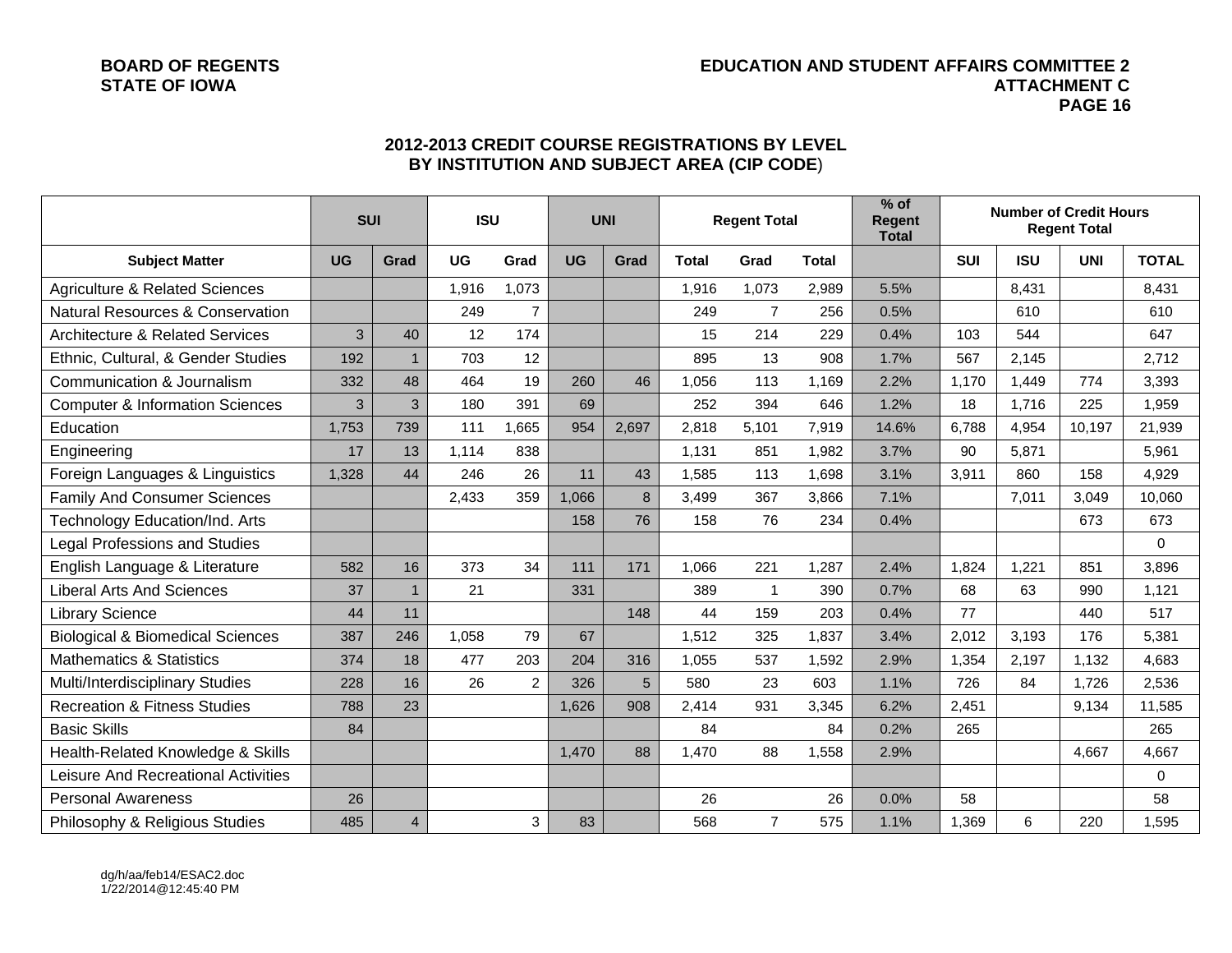#### **BOARD OF REGENTS EDUCATION AND STUDENT AFFAIRS COMMITTEE 2 STATE OF IOWA ATTACHMENT C PAGE 17**

| <b>Subject Matter</b>            | <b>SUI</b> |                | <b>ISU</b> |       |           | <b>UNI</b> | <b>Regent Total</b> |        |        |        |            |            |            |              |  |  |  |  |  |  |  |  |  |  |  |  |  |  |  | <b>Number of Credit Hours</b> | <b>Regent Total</b> |  |
|----------------------------------|------------|----------------|------------|-------|-----------|------------|---------------------|--------|--------|--------|------------|------------|------------|--------------|--|--|--|--|--|--|--|--|--|--|--|--|--|--|--|-------------------------------|---------------------|--|
|                                  | <b>UG</b>  | Grad           | UG         | Grad  | <b>UG</b> | Grad       | UG                  | Grad   | Total  |        | <b>SUI</b> | <b>ISU</b> | <b>UNI</b> | <b>TOTAL</b> |  |  |  |  |  |  |  |  |  |  |  |  |  |  |  |                               |                     |  |
| <b>Physical Sciences</b>         |            |                | 480        | 6     | 221       | 123        | 701                 | 129    | 830    | 1.5%   |            | 938        | 676        | 1,614        |  |  |  |  |  |  |  |  |  |  |  |  |  |  |  |                               |                     |  |
| Psychology                       | 892        | 14             | 378        | 5     | 358       | 16         | 1,628               | 35     | .663   | 3.1%   | 2,821      | 1,149      | 1.119      | 5,089        |  |  |  |  |  |  |  |  |  |  |  |  |  |  |  |                               |                     |  |
| <b>Public Administration</b>     | 377        | 1,115          |            |       | 116       | 15         | 493                 | 1,130  | .623   | 3.0%   | 4,206      |            | 573        | 4,779        |  |  |  |  |  |  |  |  |  |  |  |  |  |  |  |                               |                     |  |
| Science Technologies/Technicians |            |                | 160        |       |           |            | 160                 |        | 161    | 0.3%   |            | 423        |            | 423          |  |  |  |  |  |  |  |  |  |  |  |  |  |  |  |                               |                     |  |
| <b>Social Sciences</b>           | 2,112      | 31             | 1,232      | 127   | 447       | 50         | 3.791               | 208    | 3,999  | 7.4%   | 7,003      | 4,077      | 1,392      | 12,472       |  |  |  |  |  |  |  |  |  |  |  |  |  |  |  |                               |                     |  |
| Visual & Performing Arts         | 35         | 116            | 185        | 8     | 150       | 27         | 370                 | 151    | 521    | 1.0%   | 223        | 578        | 519        | 1,320        |  |  |  |  |  |  |  |  |  |  |  |  |  |  |  |                               |                     |  |
| <b>Health Professions</b>        | 1,178      | 1,713          |            | 9     |           |            | 1.178               | 1.722  | 2,900  | 5.4%   | 8,512      | 29         |            | 8,541        |  |  |  |  |  |  |  |  |  |  |  |  |  |  |  |                               |                     |  |
| Business, Management & Marketing | 3,060      | 4,702          | 20         | 601   | 139       | 230        | 3,219               | 5,533  | 8,752  | 16.1%  | 22,250     | 813.       | 1.000      | 25,063       |  |  |  |  |  |  |  |  |  |  |  |  |  |  |  |                               |                     |  |
| History                          | 239        | $\overline{ }$ | 37         |       | 28        | 40         | 304                 | 47     | 351    | 0.6%   | 738        | 111        | 134        | 983          |  |  |  |  |  |  |  |  |  |  |  |  |  |  |  |                               |                     |  |
| <b>Residency Programs</b>        |            |                |            |       |           |            |                     |        |        |        |            |            |            |              |  |  |  |  |  |  |  |  |  |  |  |  |  |  |  |                               |                     |  |
| <b>Total Registrations</b>       | 14,556     | 8,921          | 11.875     | 5,642 | 8,195     | 5,007      | 34.626              | 19,570 | 54,196 | 100.0% | 68,604     | 49,473     | 39,825     | 157,902      |  |  |  |  |  |  |  |  |  |  |  |  |  |  |  |                               |                     |  |

# **2012-2013 CREDIT COURSE REGISTRATIONS BY LEVEL BY INSTITUTION AND SUBJECT AREA (CIP CODE**)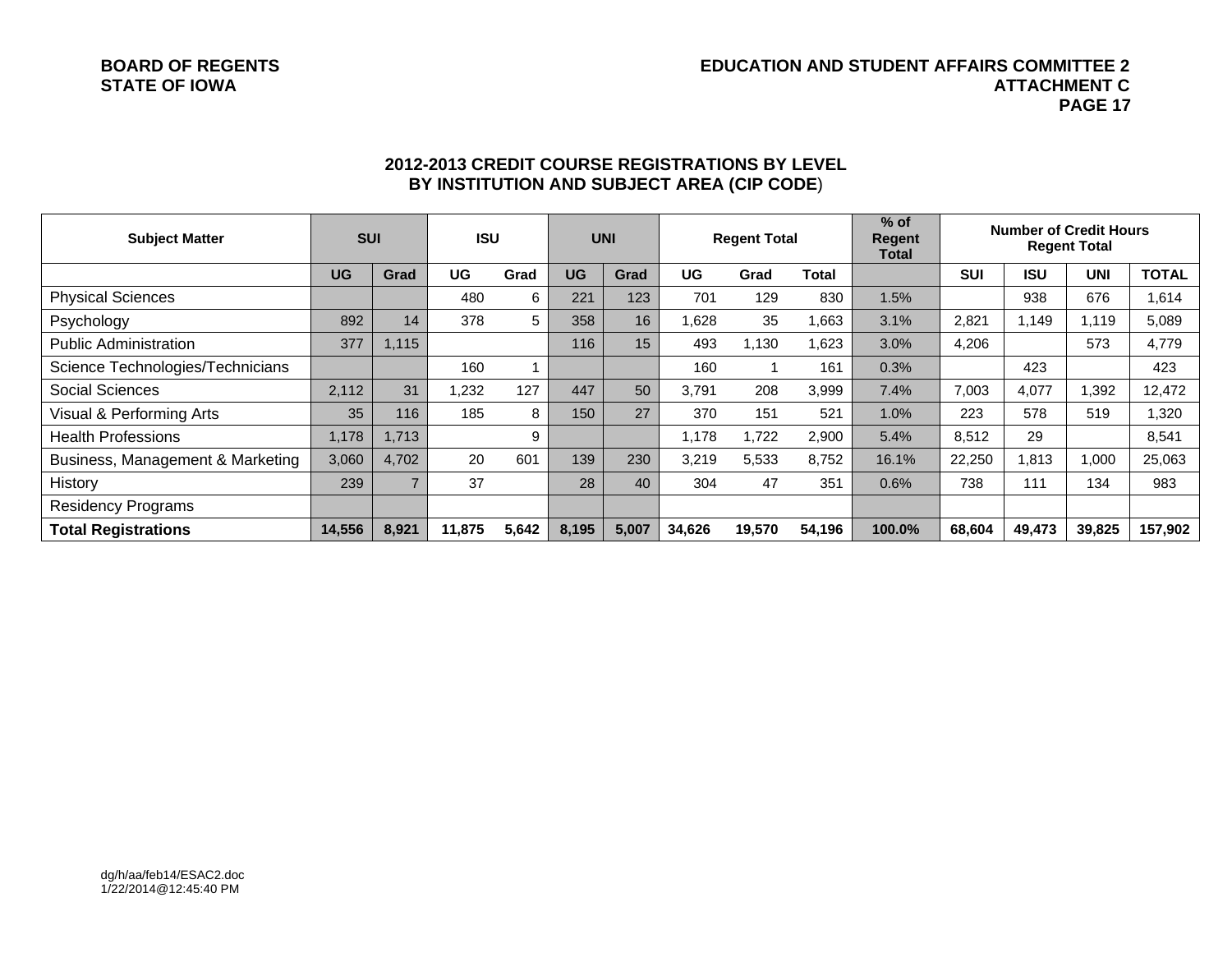# **2012-2013 NON-CREDIT COURSE REGISTRATIONS BY INSTITUTION AND SUBJECT AREA (CIP CODE**)

| <b>Subject Matter</b>                       | <b>SUI</b> | <b>ISU</b> | <b>UNI</b> | <b>REGENT</b><br><b>TOTAL</b> | <b>PERCENT OF</b><br><b>REGENT TOTAL</b> |
|---------------------------------------------|------------|------------|------------|-------------------------------|------------------------------------------|
| <b>Agriculture &amp; Related Sciences</b>   |            | 162,099    |            | 162,099                       | 30.4%                                    |
| <b>Natural Resources &amp; Conservation</b> | 40         | 9,402      | 2,107      | 11,549                        | 2.2%                                     |
| <b>Architecture &amp; Related Services</b>  | 15         |            |            | 15                            | 0.0%                                     |
| Ethnic, Cultural, & Gender Studies          | 287        |            |            | 287                           | 0.1%                                     |
| Communication & Journalism                  | 13         |            | 170        | 183                           | 0.0%                                     |
| <b>Communications Technologies</b>          |            |            |            |                               | 0.0%                                     |
| <b>Computer &amp; Information Sciences</b>  |            |            |            |                               | 0.0%                                     |
| <b>Personal and Culinary Services</b>       |            | 11         |            | 11                            | 0.0%                                     |
| Education                                   | 1,167      | 385        | 418        | 1,970                         | 0.4%                                     |
| Engineering                                 | 76         | 13,339     |            | 13,415                        | 2.5%                                     |
| Engineering Technologies/Technicians        |            |            |            |                               | 0.0%                                     |
| Foreign Languages & Linguistics             | 356        |            |            | 356                           | 0.1%                                     |
| <b>Family And Consumer Sciences</b>         |            | 101,832    |            | 101,832                       | 19.1%                                    |
| <b>Technology Education/Industrial Arts</b> | 153        | 21         |            | 174                           | 0.0%                                     |
| Legal Professions & Studies                 | 1,347      | 133        |            | 1,480                         | 0.3%                                     |
| English Language & Literature               | 1,450      |            |            | 1,450                         | 0.3%                                     |
| <b>Liberal Arts And Sciences</b>            | 30         | 191        | 230        | 451                           | 0.1%                                     |
| <b>Library Science</b>                      | 22,872     |            |            | 22,872                        | 4.3%                                     |
| <b>Biological &amp; Biomedical Sciences</b> |            | 362        |            | 362                           | 0.1%                                     |
| <b>Mathematics &amp; Statistics</b>         |            | 429        | 102        | 531                           | 0.1%                                     |
| Multi/Interdisciplinary Studies             | 2,314      | 914        |            | 3,228                         | 0.6%                                     |
| Health-Related Knowledge & Skills           | 24,076     |            |            | 24,076                        | 4.5%                                     |
| Interpersonal & Social Skills               | 157        |            |            | 157                           | 0.0%                                     |
| Leisure And Recreational Activities         | 181        | 384        | 276        | 841                           | 0.2%                                     |
| Basic Skills & Developmental Ed.            | 787        |            |            | 787                           | 0.1%                                     |
| <b>Personal Awareness</b>                   | 1,449      | 108,739    | 1,840      | 112,028                       | 21.0%                                    |
| Philosophy & Religious Studies              | 24         |            | 220        | 244                           | 0.0%                                     |
| Theology and Religious Vocations            |            |            |            |                               | 0.0%                                     |
| <b>Physical Sciences</b>                    |            | 204        | 2,030      | 2,234                         | 0.4%                                     |
| Science Technologies/Technicians            |            | 933        |            | 933                           | 0.2%                                     |
| Psychology                                  |            |            | 40         | 40                            | 0.0%                                     |
| <b>Security &amp; Protective Services</b>   | 37         |            |            | 37                            | 0.0%                                     |
| <b>Public Administration</b>                |            | 14,569     |            | 14,569                        | 2.7%                                     |
| <b>Social Sciences</b>                      | 3,025      |            |            | 3,025                         | 0.6%                                     |
| Trades & Industry                           | 576        |            |            | 576                           | 0.1%                                     |
| Visual & Performing Arts                    | 11,810     |            | 2,195      | 14,005                        | 2.6%                                     |
| <b>Health Professions</b>                   | 27,852     |            |            | 27,852                        | 5.2%                                     |
| Business, Management & Marketing            | 3,305      | 3,248      | 1,772      | 8,325                         | 1.6%                                     |
| History                                     | 571        |            |            | 571                           | 0.1%                                     |
| <b>Total Registrations</b>                  | 103,970    | 417,195    | 11,400     | 532,565                       | 100.00%                                  |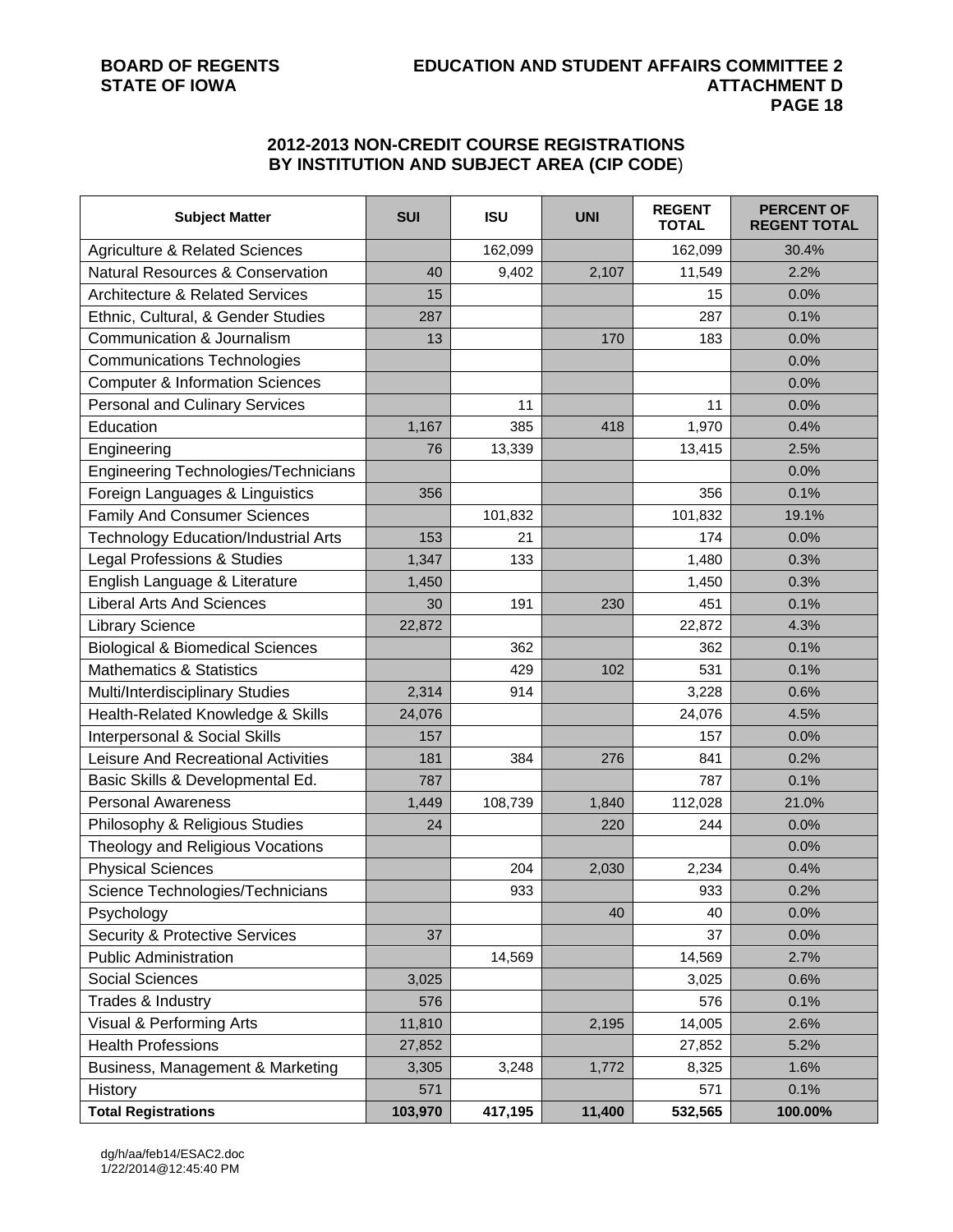# **ACADEMIC CREDIT PROGRAMS<sup>7</sup> 2012-2013**

# **UNIVERSITY OF IOWA**

| Degree or<br>Certificate <sup>8</sup> | Program Major <sup>9</sup>                                                                                         | <b>Delivery Method/Site(s)</b>                                                                       | <b>Requires</b><br>on-campus<br>component |
|---------------------------------------|--------------------------------------------------------------------------------------------------------------------|------------------------------------------------------------------------------------------------------|-------------------------------------------|
| <b>DNP</b>                            | Nursing                                                                                                            | Statewide via Web and on-site                                                                        | X                                         |
| <b>MSW</b>                            | Social Work                                                                                                        | On-site and via Adobe Connect                                                                        |                                           |
| <b>MBA</b>                            | <b>Business Administration</b>                                                                                     | On-site and via Polycom/ElluminateLive<br>(Cedar Rapids, Des Moines, Quad Cities,<br>and Hong Kong). |                                           |
| <b>MSN/CNL</b>                        | Nursing                                                                                                            | Statewide via Web, on-site in Des Moines<br>(Mercy Hospital)                                         |                                           |
| МA                                    | <b>Strategic Communications</b>                                                                                    | On-site and via Adobe Connect                                                                        |                                           |
| MA                                    | <b>Educational Administration</b>                                                                                  | Statewide via Adobe Connect and on-site                                                              |                                           |
| RN to BSN                             | Nursing                                                                                                            | Statewide via Web                                                                                    |                                           |
| <b>BLS</b>                            | <b>Liberal Studies</b>                                                                                             | Statewide via Web                                                                                    |                                           |
| <b>BAS</b>                            | <b>Applied Studies</b>                                                                                             | Statewide via Web                                                                                    |                                           |
| BA                                    | Social Work                                                                                                        | On-site and via Adobe Connect                                                                        |                                           |
| <b>BBA</b>                            | Management & Entrepreneurial Studies                                                                               | Statewide via Elluminate Live                                                                        |                                           |
| Certificate                           | Non-Profit Organization                                                                                            | Statewide via Web                                                                                    |                                           |
| Certificate                           | <b>Public Health</b>                                                                                               | Statewide via Web                                                                                    |                                           |
| Certificate                           | Entrepreneurship                                                                                                   | Statewide via Web                                                                                    |                                           |
| <b>TAG</b><br>Endorsement             | Talented and Gifted Endorsement-Belin-<br>Blank International Center for Talented and<br><b>Gifted Development</b> | On-campus and selected ICN sites<br>throughout the state.                                            |                                           |
| Endorsement                           | Superintendent Endorsement                                                                                         | Statewide via Web and on-site                                                                        | X                                         |

l

<sup>&</sup>lt;sup>7</sup> Note: Program requirements may include designated hours for residential (on-campus) registration.<br><sup>8</sup> Certificate, B.A., B.S., M.B.A., Ph.D., etc.<br><sup>9</sup> Business Administration; Computer Science, Dietetics; etc.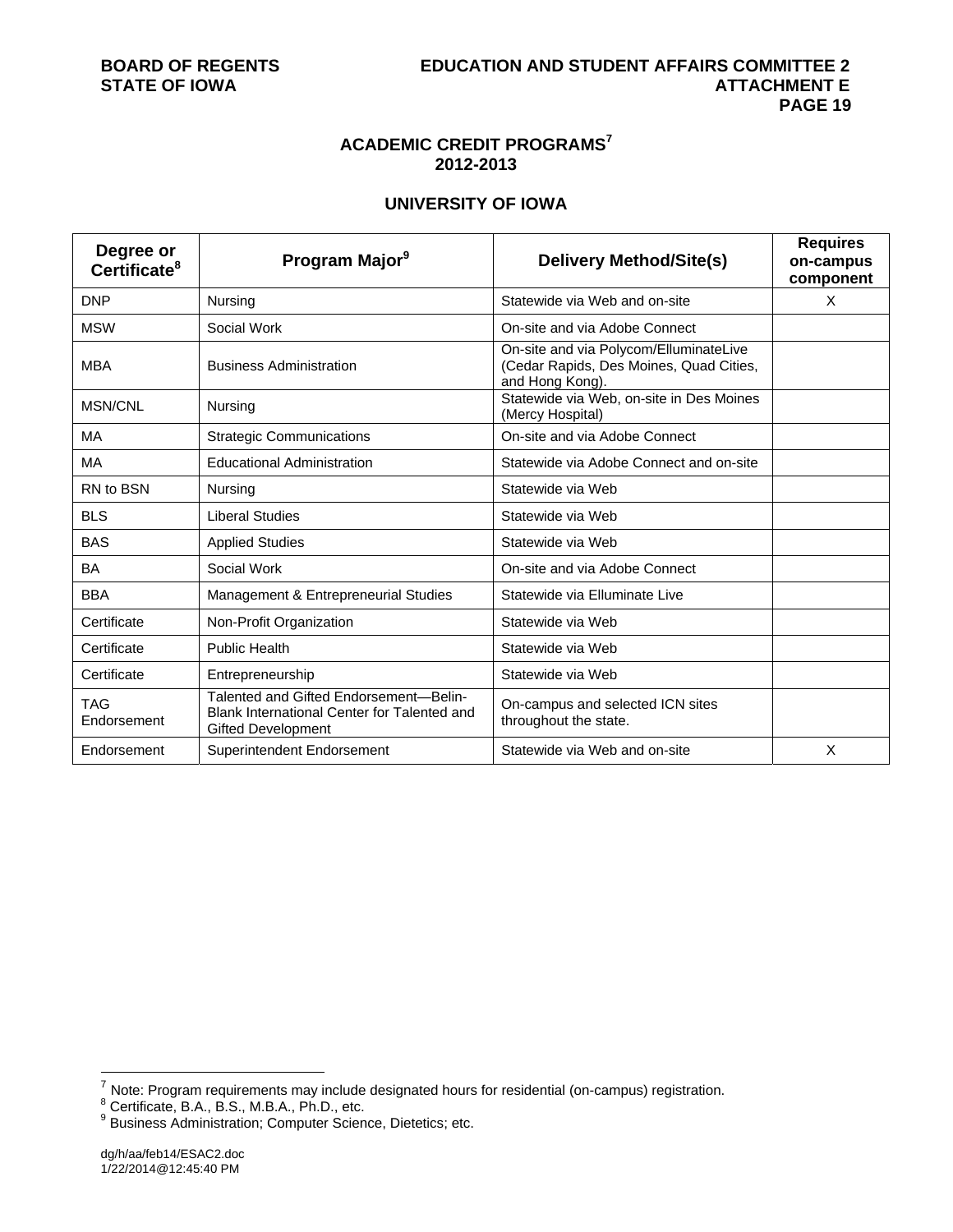# **ACADEMIC CREDIT PROGRAMS 2012-2013**

# **IOWA STATE UNIVERSITY**

| Degree or<br><b>Certificate</b> | <b>Program Major</b>                         | <b>Delivery Method/Site(s)</b> | <b>Requires</b><br>on-campus<br>component |
|---------------------------------|----------------------------------------------|--------------------------------|-------------------------------------------|
| Certificate                     | Occupational Safety                          | WWW & Streaming Media          |                                           |
| Certificate                     | <b>Family Financial Planning</b>             | <b>WWW</b>                     |                                           |
| Certificate                     | Gerontology                                  | <b>WWW</b>                     |                                           |
| Certificate                     | Food Safety & Defense                        | WWW & Streaming Media          |                                           |
| Certificate                     | Biorenewable Resources and Technology        | <b>Streaming Media</b>         |                                           |
| Certificate                     | <b>Computational Fluid Dynamics</b>          | <b>Streaming Media</b>         |                                           |
| Certificate                     | <b>Computer Networking</b>                   | <b>Streaming Media</b>         |                                           |
| Certificate                     | <b>Construction Management</b>               | <b>Streaming Media</b>         |                                           |
| Certificate                     | <b>Embedded Systems</b>                      | <b>Streaming Media</b>         |                                           |
| Certificate                     | <b>Environmental Engineering</b>             | <b>Streaming Media</b>         |                                           |
| Certificate                     | <b>Environmental Systems</b>                 | <b>Streaming Media</b>         |                                           |
| Certificate                     | Human Computer Interaction                   | <b>Streaming Media</b>         |                                           |
| Certificate                     | <b>Information Assurance</b>                 | <b>Streaming Media</b>         |                                           |
| Certificate                     | Literacy Coaching                            | <b>WWW</b>                     |                                           |
| Certificate                     | Power Systems Engineering                    | <b>Streaming Media</b>         |                                           |
| Certificate                     | <b>Public Management</b>                     | <b>WWW</b>                     |                                           |
| Certificate                     | Seed Business Management                     | <b>WWW</b>                     |                                           |
| Certificate                     | Seed Science Technology                      | <b>WWW</b>                     |                                           |
| Certificate                     | Software Systems                             | <b>Streaming Media</b>         |                                           |
| Certificate                     | <b>Systems Engineering</b>                   | <b>Streaming Media</b>         |                                           |
| Certificate                     | Teaching English as a Second Language (TESL) | <b>WWW</b>                     |                                           |
| Certificate                     | Youth Development Specialist                 | <b>WWW</b>                     |                                           |
| Certificate                     | Youth Program Management and Evaluation      | <b>WWW</b>                     |                                           |
| Certificate                     | Veterinary Preventative Medicine             | <b>WWW</b>                     |                                           |
| Internship                      | Dietetics Internship                         | On-site (various)              |                                           |
| <b>Bachelors</b>                | <b>Bachelor of Liberal Studies</b>           | WWW/On-site                    |                                           |
| Masters                         | Agriculture                                  | WWW & Streaming Media or CD    |                                           |
| Masters                         | <b>Agricultural Education</b>                | WWW & Streaming Media or CD    |                                           |
| Masters                         | Agronomy                                     | WWW/CD                         | Practicum                                 |
| Masters                         | <b>Plant Breeding</b>                        | WWW/CD                         | Practicum                                 |
| Masters                         | Seed Technology & Business                   | WWW & Streaming Media or CD    |                                           |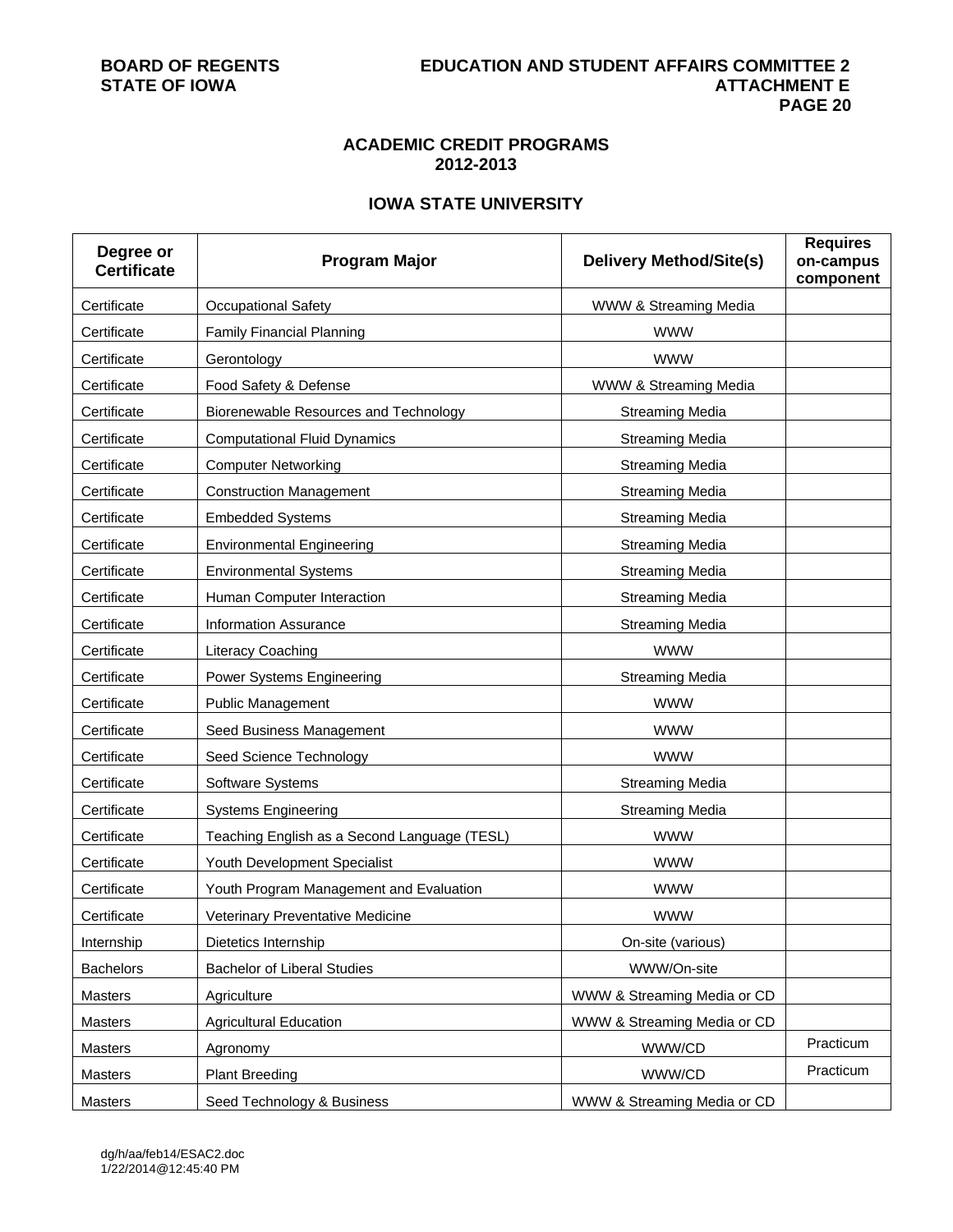### **BOARD OF REGENTS EDUCATION AND STUDENT AFFAIRS COMMITTEE 2 ATTACHMENT E PAGE 21**

| Degree or<br><b>Certificate</b> | <b>Program Major</b>                                                                                                                                                                                                                                                                                                              | <b>Delivery Method/Site(s)</b>                                                | <b>Requires</b><br>on-campus<br>component |
|---------------------------------|-----------------------------------------------------------------------------------------------------------------------------------------------------------------------------------------------------------------------------------------------------------------------------------------------------------------------------------|-------------------------------------------------------------------------------|-------------------------------------------|
| Masters                         | <b>Systems Engineering</b>                                                                                                                                                                                                                                                                                                        | <b>Streaming Media</b>                                                        |                                           |
| Masters                         | <b>Computer Engineering</b>                                                                                                                                                                                                                                                                                                       | <b>Streaming Media</b>                                                        |                                           |
| <b>Masters</b>                  | <b>Electrical Engineering</b>                                                                                                                                                                                                                                                                                                     | <b>Streaming Media</b>                                                        |                                           |
| <b>Masters</b>                  | <b>Mechanical Engineering</b>                                                                                                                                                                                                                                                                                                     | <b>Streaming Media</b>                                                        |                                           |
| <b>Masters</b>                  | Industrial Engineering                                                                                                                                                                                                                                                                                                            | <b>Streaming Media</b>                                                        |                                           |
| <b>Masters</b>                  | Civil Engineering                                                                                                                                                                                                                                                                                                                 | <b>Streaming Media</b>                                                        |                                           |
| Masters                         | <b>Information Assurance</b>                                                                                                                                                                                                                                                                                                      | <b>Streaming Media</b>                                                        |                                           |
| <b>Masters</b>                  | Human Computer Interaction                                                                                                                                                                                                                                                                                                        | <b>Streaming Media</b>                                                        |                                           |
| Masters                         | <b>MCFS Comprehensive</b><br>Educational Studies - Curriculum & Instruction;<br>Educational Leadership & Policy Studies; Special<br>Education<br>Human Development and Family Studies - Family<br>Financial Planning; Gerontology; Human Development<br>& Family Studies<br>Nutrition - Dietetics; Food Science & Human Nutrition | <b>WWW</b>                                                                    |                                           |
| Masters                         | <b>Dietetics</b>                                                                                                                                                                                                                                                                                                                  | <b>WWW</b>                                                                    |                                           |
| <b>Masters</b>                  | <b>Family Financial Planning</b>                                                                                                                                                                                                                                                                                                  | <b>WWW</b>                                                                    |                                           |
| Masters                         | Gerontology                                                                                                                                                                                                                                                                                                                       | <b>WWW</b>                                                                    |                                           |
| Masters                         | Educational Studies (no new admits)                                                                                                                                                                                                                                                                                               | WWW/FF                                                                        |                                           |
| <b>Masters</b>                  | Interdisciplinary Studies, Comm. Dev. Specialization                                                                                                                                                                                                                                                                              | WWW & Streaming Media                                                         |                                           |
| Masters                         | Curriculum & Instructional Technology                                                                                                                                                                                                                                                                                             | <b>WWW</b>                                                                    |                                           |
| <b>Masters</b>                  | <b>Statistics</b>                                                                                                                                                                                                                                                                                                                 | <b>WWW</b>                                                                    |                                           |
| Masters                         | <b>School Mathematics</b>                                                                                                                                                                                                                                                                                                         | WWW/On-Site                                                                   |                                           |
| Ph.D.                           | Foodservice & Lodging Management                                                                                                                                                                                                                                                                                                  | WWW/FF                                                                        | X                                         |
|                                 | Dietetics Internship                                                                                                                                                                                                                                                                                                              | On-site (various)                                                             |                                           |
|                                 |                                                                                                                                                                                                                                                                                                                                   |                                                                               |                                           |
| Masters                         | <b>Available only in lowa</b><br><b>Educational Administration</b>                                                                                                                                                                                                                                                                | On-Site (Ankeny, Atlantic, Des<br>Moines, Mason City, Ottumwa,<br>Storm Lake) |                                           |
| Ph.D.                           | <b>Education Administration</b>                                                                                                                                                                                                                                                                                                   | On-site (Ames)                                                                | X                                         |
|                                 |                                                                                                                                                                                                                                                                                                                                   |                                                                               |                                           |
|                                 | <b>Available only in Greater Des Moines</b>                                                                                                                                                                                                                                                                                       |                                                                               |                                           |
| <b>Masters</b>                  | <b>Business Administration</b>                                                                                                                                                                                                                                                                                                    | On-site (Des Moines)                                                          |                                           |
| Certificate                     | Advanced Studies - Superintendent Certification                                                                                                                                                                                                                                                                                   | On-site (Ames)                                                                |                                           |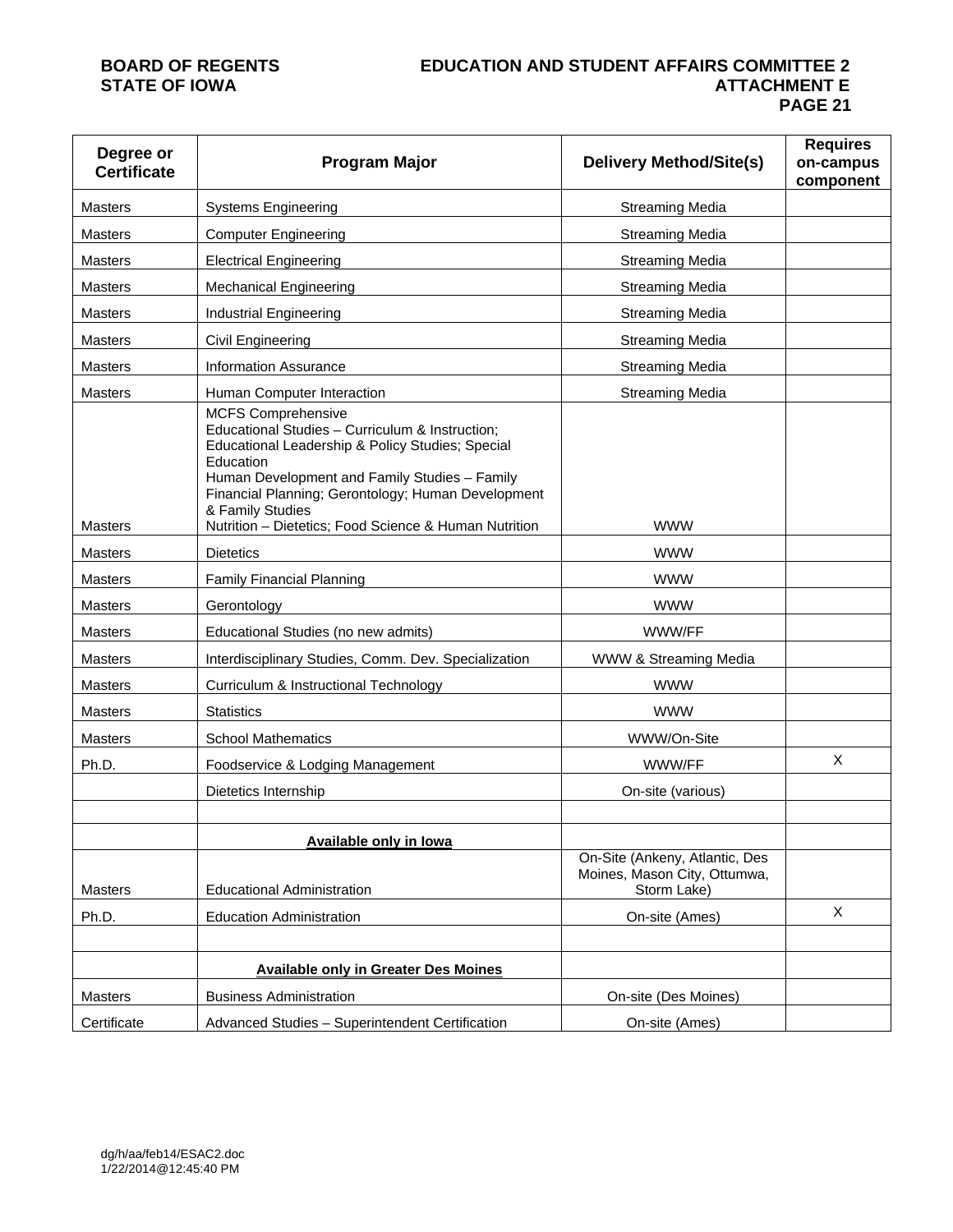# **ACADEMIC CREDIT PROGRAMS 2011-2012**

# **UNIVERSITY OF NORTHERN IOWA**

| Degree or<br><b>Certificate</b> | <b>Program Major</b>                                                                               | <b>Delivery Method/Site(s)</b>             | <b>Requires</b><br>on-campus<br>component |
|---------------------------------|----------------------------------------------------------------------------------------------------|--------------------------------------------|-------------------------------------------|
| Certificate                     | <b>Advanced Studies in</b><br>Superintendency                                                      | <b>WWW</b>                                 |                                           |
| Certificate                     | <b>Environmental Health</b>                                                                        | <b>WWW</b>                                 |                                           |
| <b>Bachelors</b>                | <b>Bachelor of Liberal Studies</b>                                                                 | <b>WWW</b>                                 |                                           |
| <b>Bachelors</b>                | Elementary Ed. 2+2 DMACC                                                                           | On-site, ICN, WWW - (Ankeny, Carroll)      |                                           |
| <b>Bachelors</b>                | Elementary Education 2+2 DMACC                                                                     | On-site, WWW - (Ankeny, Carroll Davenport) |                                           |
| <b>Masters</b>                  | <b>Business Administration</b>                                                                     | On-site (Hong Kong)                        |                                           |
| <b>Masters</b>                  | <b>Business Administration</b>                                                                     | On-site (Pella)                            |                                           |
| <b>Masters</b>                  | Early Childhood Education                                                                          | <b>WWW</b>                                 |                                           |
| Masters/<br><b>ASC</b>          | Educational Leadership-<br>Principalship                                                           | <b>ICN/WWW</b>                             | X                                         |
| Masters                         | Educational Leadership-<br>Principalship (for Teacher Leaders<br>in American International Schools | WWW (India)                                |                                           |
| <b>Masters</b>                  | Educational Leadership-<br>Principalship - UEN                                                     | <b>ICN/WWW</b>                             | X                                         |
| <b>Masters</b>                  | <b>Elementary Education</b>                                                                        | <b>WWW</b>                                 |                                           |
| <b>Masters</b>                  | Instructional Technology                                                                           | <b>WWW</b>                                 |                                           |
| <b>Masters</b>                  | Literacy Education                                                                                 | <b>ICN/WWW</b>                             |                                           |
| <b>Masters</b>                  | Mathematics - Middle Grades (4-8)                                                                  | WWW and summers on the UNI campus          | X                                         |
| <b>Masters</b>                  | Mathematics - Secondary<br><b>Teaching Emphasis</b>                                                | WWW and summers on the UNI campus          | X                                         |
| <b>Masters</b>                  | <b>Music Education</b>                                                                             | <b>ICN/WWW</b>                             |                                           |
| <b>Masters</b>                  | Philan. & Nonprofit Devel.                                                                         | <b>WWW</b>                                 |                                           |
| <b>Masters</b>                  | <b>Physical Education</b><br>Teaching/Coaching                                                     | <b>WWW</b>                                 |                                           |
| <b>Masters</b>                  | Prof. Devel. for Teachers                                                                          | <b>WWW</b>                                 |                                           |
| Masters                         | Professional Development for<br>Teachers - Waterloo Teacher<br>Leader Program                      | On-site/WWW (Waterloo)                     |                                           |
| Masters                         | <b>School Library Studies</b>                                                                      | <b>ICN/WWW</b>                             | X                                         |
| Masters                         | Science Education                                                                                  | <b>ICN/WWW</b>                             | $\mathsf{X}$                              |
| Masters                         | Social Science for Teachers<br>Grades 6-12                                                         | <b>ICN/WWW</b>                             |                                           |
| Masters                         | Special Education - Early<br>Childhood                                                             | <b>ICN/WWW</b>                             | X                                         |
| Masters                         | <b>Teaching English in Secondary</b><br>Schools (TESS)                                             | <b>ICN/WWW</b>                             | X                                         |
| Masters                         | Teaching English to Speakers of<br>Other Languages (TESOL)                                         | <b>WWW</b>                                 |                                           |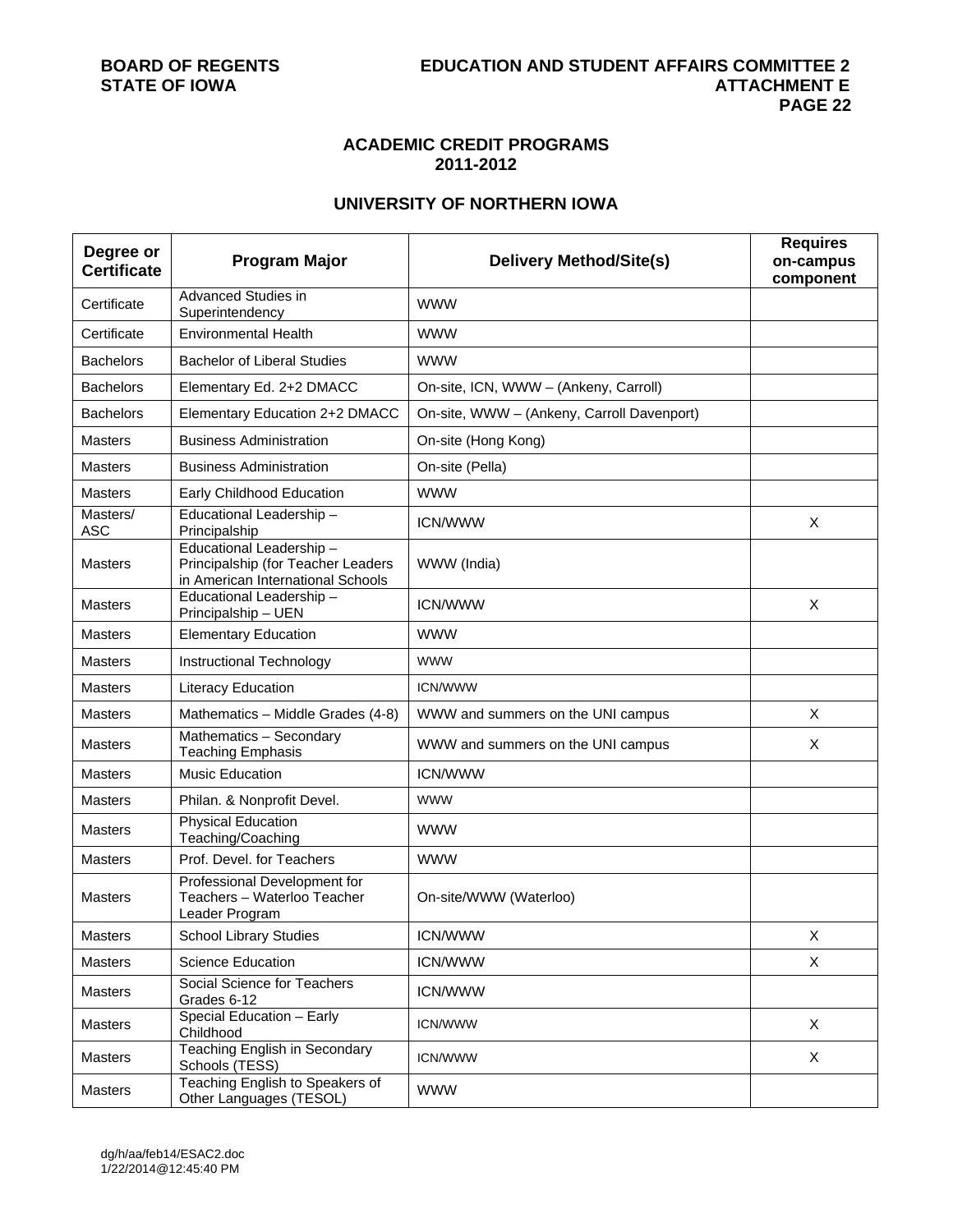# **UNIVERSITY OF IOWA**

Online Survey Results

Instructional Design Services. Approximately 57% of the instructors sought and received support from the Lead Instructional Design Team (LID) and they were very complementary of the assistance received in communication with the team members; help with instructional strategies; suggestions regarding course development; improvement in the educational content of the course to be offered, and overall satisfaction with the support received.

Instructional Support Services. Approximately 61% of the distance education instructors indicated that they had received help in creating an ICON site for their course, and/or help with enrollment and exam coordination issues. The respondents were very complementary of the communication with DCE staff; knowledge of DCE staff regarding course and instructional issues; assistance received to facilitate their course; and overall satisfaction of the help provided by the DCE staff.

Technology Support Services. Instructors provided favorable responses about the technical support available to them while offering constructive suggestions. In general, the instructor indicated that communication with DCE technical staff was very good and that staff was knowledgeable regarding technical support for the courses they taught. Specific comments were offered to help staff improve the support provided in the future.

Registration Services. Seventy percent of the respondents indicated they were "very satisfied" with the support provided by DCE for adding/dropping students in their course and 95% indicated they were either "very satisfied" or "satisfied" with the support of the Registration Services staff.

Exam Services. The respondents indicated strong satisfaction with the support provided by DCE for the arrangements, administration, and processing of exams for their courses – 93% of the respondents indicated they were "very satisfied" or "satisfied" with the exam services provided.

Division of Continuing Education Services Overall (on a scale of  $1 =$  strongly agree to  $6 =$ strongly disagree)

- I was provided with comprehensive information of the services provided by DCE 2.22
- I was assisted with the successful development of my course **2003** 2.03
- I received sufficient training in using the technology required for my course 2.27 Additional training in online teaching would be beneficial 2.37
- The course evaluation report provided for the courses I teach was helpful 2.09
- I am satisfied with the assistance provided by the DCE staff 1.71
- I am satisfied with the communication I have had with the DCE staff 1.65

The respondents also identified areas of support for which they would like more help. DCE staff intend to follow-up on these suggestions to improve the course offerings provided by the university. The areas of interest include the following:

|           | Administer and grade tests electronically     | 35% |
|-----------|-----------------------------------------------|-----|
|           | Utilize technology to enhance my instruction  | 72% |
|           | Keep records electronically                   | 24% |
| $\bullet$ | Improve my communication skills with students | 34% |
|           | Identify at-risk students early in the term   | 41% |
|           |                                               |     |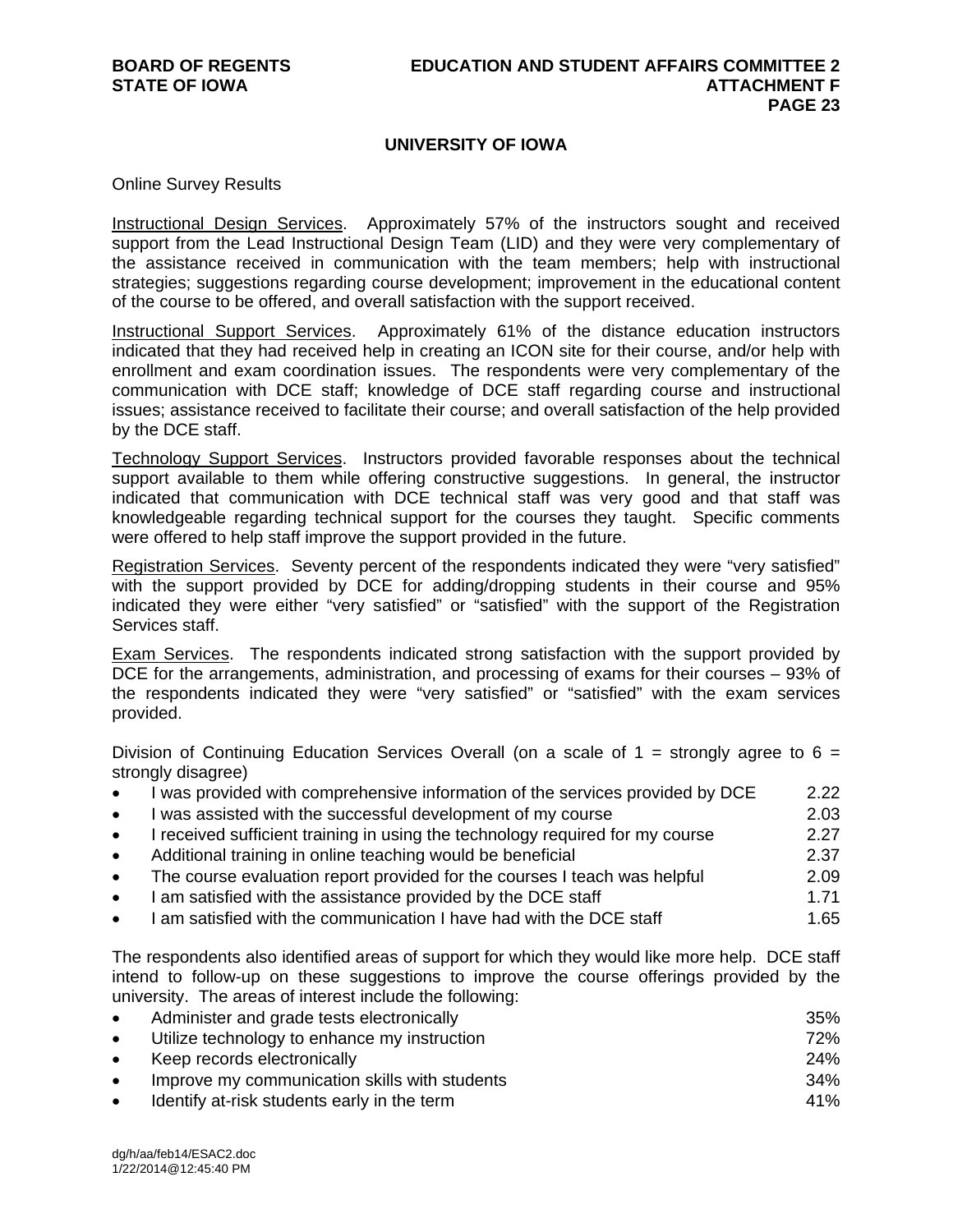

|                       |                      | <b>Undergraduate Courses</b>     |                       |                     | <b>Graduate Courses</b>          |                       |                                     |                                        |
|-----------------------|----------------------|----------------------------------|-----------------------|---------------------|----------------------------------|-----------------------|-------------------------------------|----------------------------------------|
| <b>Fiscal</b><br>Year | Undergrad<br>Courses | % Increase<br>over Prior<br>Year | % of Total<br>Courses | Graduate<br>Courses | % Increase<br>over Prior<br>Year | % of Total<br>Courses | Total<br>Courses<br><b>Sections</b> | $\%$<br>Increase<br>over Prior<br>Year |
| 2009                  | 511                  |                                  | 62.2%                 | 311                 |                                  | 37.8%                 | 822                                 |                                        |
| 2010                  | 577                  | 12.9%                            | 63.4%                 | 333                 | 7.1%                             | 36.6%                 | 910                                 | 10.7%                                  |
| 2011                  | 624                  | 8.2%                             | 65.3%                 | 332                 | $-0.3%$                          | 34.7%                 | 956                                 | 5.1%                                   |
| 2012                  | 674                  | 8.0%                             | 64.1%                 | 378                 | 13.9%                            | 35.9%                 | 1,052                               | 10.0%                                  |
| 2013                  | 694                  | 3.0%                             | 63.1%                 | 406                 | 7.4%                             | 36.9%                 | 1,100                               | 4.6%                                   |

|                | <b>Students Enrollments - Taking only</b><br><b>Distance Education Courses</b> |                                           |                                  | <b>Student Enrollments - Taking Combination</b> | of On Campus and DE Courses            |                           |                    |                                  |
|----------------|--------------------------------------------------------------------------------|-------------------------------------------|----------------------------------|-------------------------------------------------|----------------------------------------|---------------------------|--------------------|----------------------------------|
| Fiscal<br>Year | Student<br>Enrollment                                                          | $\%$<br>Increase<br>over<br>Prior<br>Year | % of Total<br><b>Enrollments</b> | Student<br>Enrollments                          | %<br>Increase<br>over<br>Prior<br>Year | % of Total<br>Enrollments | <b>Total Count</b> | % Increase<br>over Prior<br>Year |
| 2009           | 10,618                                                                         |                                           | 66.9%                            | 5,250                                           |                                        | 33.1%                     | 15,868             |                                  |
| 2010           | 11,631                                                                         | 9.5%                                      | 65.7%                            | 6,074                                           | 15.7%                                  | 34.3%                     | 17,705             | 11.6%                            |
| 2011           | 12,502                                                                         | 7.5%                                      | 62.9%                            | 7,373                                           | 21.4%                                  | 37.1%                     | 19,875             | 12.3%                            |
| 2012           | 13,064                                                                         | 4.5%                                      | 61.9%                            | 8,054                                           | 9.2%                                   | 38.1%                     | 21,118             | 6.3%                             |
| 2013           | 13,580                                                                         | 4.0%                                      | 57.8%                            | 9,897                                           | 22.9%                                  | 42.2%                     | 23,477             | 11.2%                            |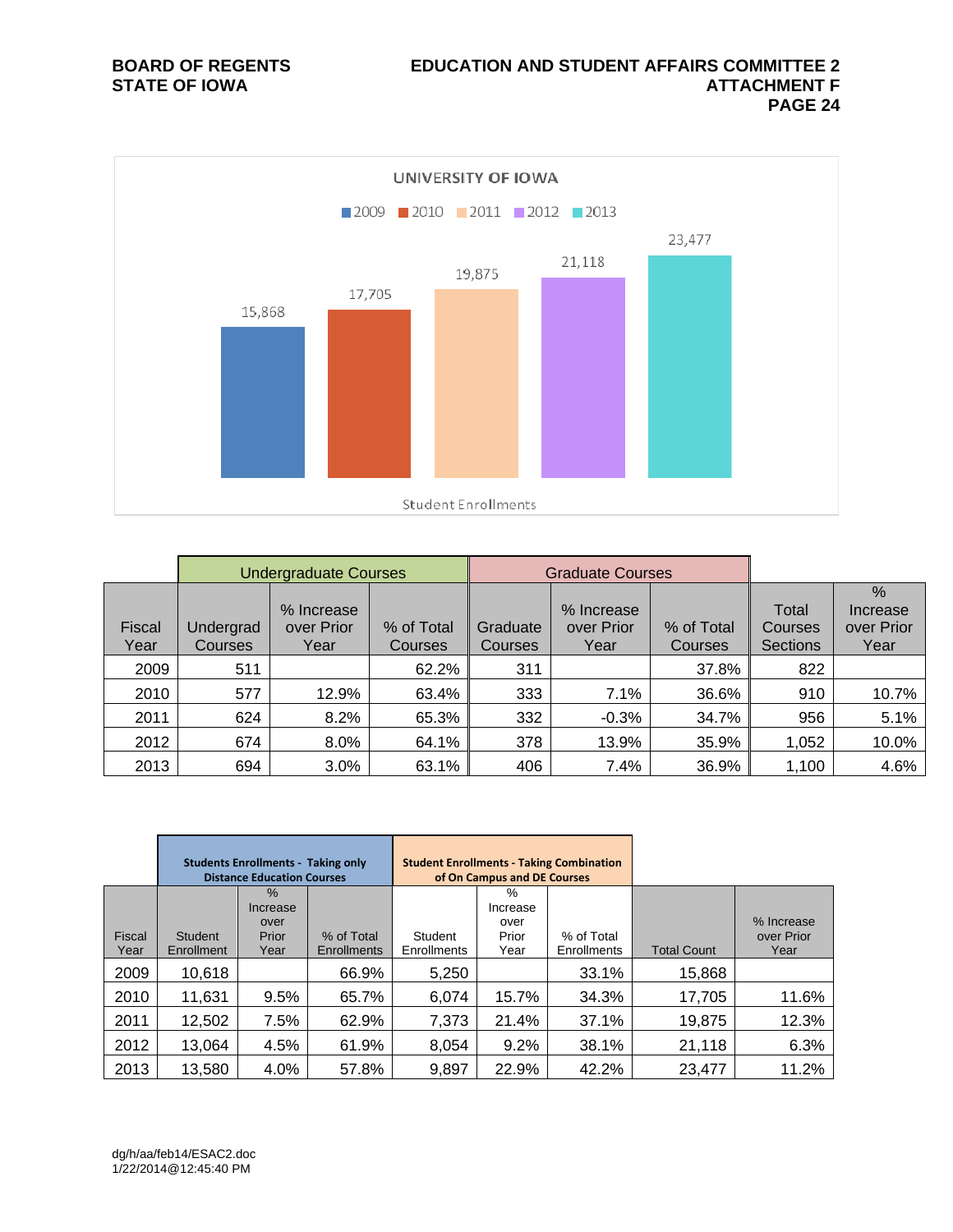# **IOWA STATE UNIVERSITY**



|                       |                      | <b>Undergraduate Courses</b>     |                       |                     | <b>Graduate Courses</b>          |                       |                                     |                                        |
|-----------------------|----------------------|----------------------------------|-----------------------|---------------------|----------------------------------|-----------------------|-------------------------------------|----------------------------------------|
| <b>Fiscal</b><br>Year | Undergrad<br>Courses | % Increase<br>over Prior<br>Year | % of Total<br>Courses | Graduate<br>Courses | % Increase<br>over Prior<br>Year | % of Total<br>Courses | Total<br>Courses<br><b>Sections</b> | $\%$<br>Increase<br>over Prior<br>Year |
| 2009                  | 240                  | 6.7%                             | 35.3%                 | 440                 | 3.8%                             | 64.7%                 | 680                                 | 4.8%                                   |
| 2010                  | 254                  | 5.8%                             | 34.6%                 | 481                 | 9.3%                             | 65.4%                 | 735                                 | 8.1%                                   |
| 2011                  | 295                  | 16.1%                            | 36.7%                 | 508                 | 5.6%                             | 63.3%                 | 803                                 | 9.3%                                   |
| 2012                  | 379                  | 28.5%                            | 42.0%                 | 523                 | 3.0%                             | 58.0%                 | 902                                 | 12.3%                                  |
| 2013                  | 411                  | 8.4%                             | 43.7%                 | 529                 | 1.1%                             | 56.3%                 | 940                                 | 4.2%                                   |

|                | <b>Students Enrollments - Taking only</b><br><b>Distance Education Courses</b> |                                        |                                  | <b>Student Enrollments - Taking Combination</b><br>of On Campus and DE Courses |                                        |                           |                |                                           |                                    |                                        |
|----------------|--------------------------------------------------------------------------------|----------------------------------------|----------------------------------|--------------------------------------------------------------------------------|----------------------------------------|---------------------------|----------------|-------------------------------------------|------------------------------------|----------------------------------------|
| Fiscal<br>Year | <b>Student</b><br>Enrollment                                                   | %<br>Increase<br>over<br>Prior<br>Year | % of Total<br><b>Enrollments</b> | Student<br><b>Enrollments</b>                                                  | %<br>Increase<br>over<br>Prior<br>Year | % of Total<br>Enrollments | Total<br>Count | $\%$<br>Increase<br>over<br>Prior<br>Year | Unduplicated<br><b>Students FY</b> | %<br>Increase<br>over<br>Prior<br>Year |
| 2007           | 5,141                                                                          |                                        | 70.6%                            | 2,141                                                                          |                                        | 29.4%                     | 7,282          |                                           |                                    |                                        |
| 2008           | 5,674                                                                          | 10.4%                                  | 63.6%                            | 3,243                                                                          | 51.5%                                  | 36.4%                     | 8,917          | 22.5%                                     |                                    |                                        |
| 2009           | 5,286                                                                          | $-6.8%$                                | 67.0%                            | 2,600                                                                          | $-19.8%$                               | 33.0%                     | 7,886          | $-11.6%$                                  |                                    |                                        |
| 2010           | 6,239                                                                          | 18.0%                                  | 66.3%                            | 3,177                                                                          | 22.2%                                  | 33.7%                     | 9,416          | 19.4%                                     |                                    |                                        |
| 2011           | 6,985                                                                          | 12.0%                                  | 60.1%                            | 4,641                                                                          | 46.1%                                  | 39.9%                     | 11,626         | 23.5%                                     | 6,324                              |                                        |
| 2012           | 7,615                                                                          | $9.0\%$                                | 49.7%                            | 7,713                                                                          | 66.2%                                  | 50.3%                     | 15,328         | 31.8%                                     | 8,586                              | 35.7%                                  |
| 2013           | 8,110                                                                          | 6.5%                                   | 46.3%                            | 9,407                                                                          | 22.0%                                  | 53.7%                     | 17,517         | 14.3%                                     | 9,834                              | 14.5%                                  |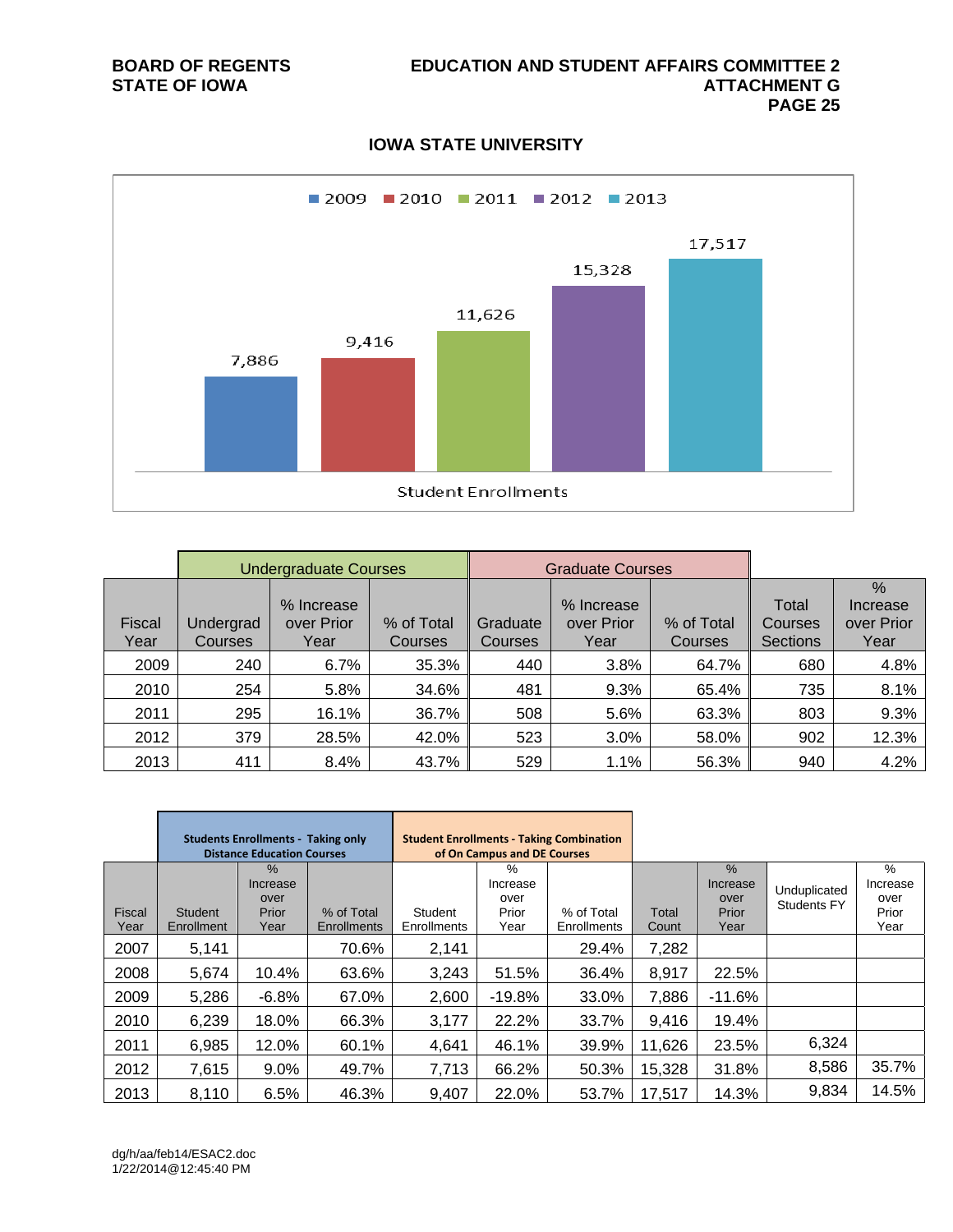# **UNIVERSITY OF NORTHERN IOWA**

÷,

| <b>Total Student Enrollments</b> |        |  |  |  |  |  |  |  |
|----------------------------------|--------|--|--|--|--|--|--|--|
| 2009                             | 10,367 |  |  |  |  |  |  |  |
| 2010                             | 10,760 |  |  |  |  |  |  |  |
| 2011                             | 11,381 |  |  |  |  |  |  |  |
| 2012                             | 12,078 |  |  |  |  |  |  |  |
| 2013                             | 13,202 |  |  |  |  |  |  |  |

|        |                | <b>Undergraduate Courses</b> |         | <b>Graduate Courses</b> |          |            |                 |            |
|--------|----------------|------------------------------|---------|-------------------------|----------|------------|-----------------|------------|
| Fiscal | Undergrad      | % Increase                   | % of    | Graduate                | %        | % of Total | Total           | % Increase |
| Year   | <b>Courses</b> | over Prior                   | Total   | Courses                 | Increase | Courses    | Course          | over Prior |
|        |                | Year                         | Courses |                         | over     |            | <b>Sections</b> | Year       |
|        |                |                              |         |                         | Prior    |            |                 |            |
|        |                |                              |         |                         | Year     |            |                 |            |
| 2009   |                |                              |         |                         |          |            | 676             |            |
| 2010   |                |                              |         |                         |          |            | 724             | 7.1%       |
| 2011   |                |                              |         |                         |          |            | 733             | 1.2%       |
| 2012   |                |                              |         |                         |          |            | 863             | 17.7%      |
| 2013   |                |                              |         |                         |          |            | 870             | 0.8%       |

|        | <b>Student Enrollments - Taking only</b> |                                   |                    |             | <b>Student Enrollments - Taking</b> |                                        |        |            |
|--------|------------------------------------------|-----------------------------------|--------------------|-------------|-------------------------------------|----------------------------------------|--------|------------|
|        |                                          | <b>Distance Education Courses</b> |                    |             |                                     | <b>Combination of On Campus and DE</b> |        |            |
|        |                                          |                                   |                    |             | <b>Courses</b>                      |                                        |        |            |
| Fiscal | Student                                  | %                                 | % of Total         | Student     | %                                   | % of Total                             | Total  | %          |
| Year   | <b>Enrollments</b>                       | Increase                          | <b>Enrollments</b> | Enrollments | Increase                            | Enrollments                            | Count  | Increase   |
|        |                                          | over                              |                    |             | over                                |                                        |        | over Prior |
|        |                                          | Prior                             |                    |             | Prior                               |                                        |        | Year       |
|        |                                          | Year                              |                    |             | Year                                |                                        |        |            |
| 2007   |                                          |                                   |                    |             |                                     |                                        |        |            |
| 2008   |                                          |                                   |                    |             |                                     |                                        |        |            |
| 2009   |                                          |                                   |                    |             |                                     |                                        | 10,367 |            |
| 2010   | 7,655                                    |                                   | 71.1%              | 3,105       |                                     | 28.9%                                  | 10,760 | 3.8%       |
| 2011   | 7,928                                    | 3.6%                              | 69.7%              | 3,453       | 11.2%                               | 30.3%                                  | 11,381 | 5.8%       |
| 2012   | 8,179                                    | 3.2%                              | 67.7%              | 3,899       | 12.9%                               | 32.3%                                  | 12,078 | 6.1%       |
| 2013   | 8,423                                    | 3.0%                              | 63.8%              | 4,779       | 22.6%                               | 36.2%                                  | 13,202 | 9.3%       |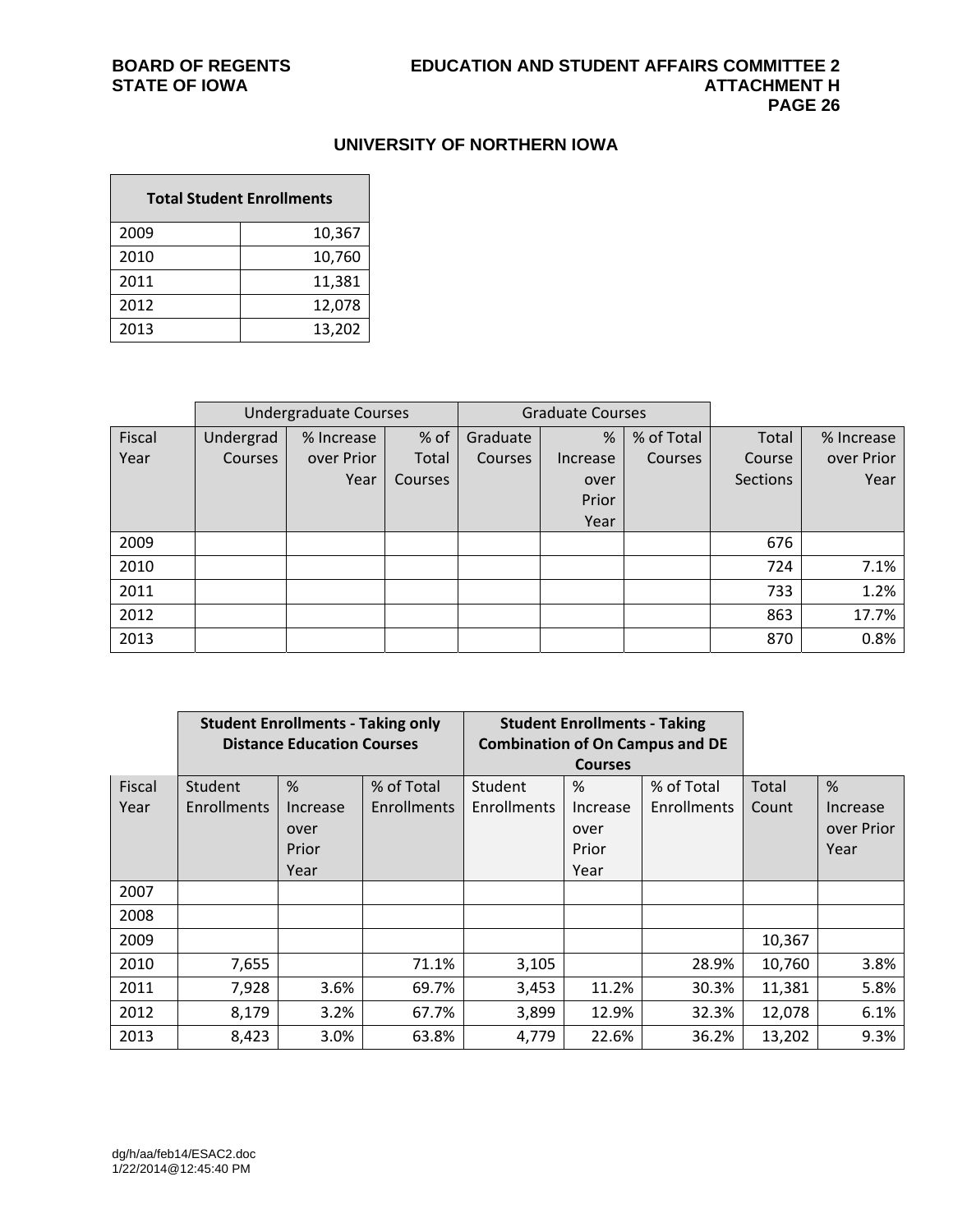# **REGIONAL STUDY CENTERS**

#### **SOUTHWEST IOWA REGENTS RESOURCE CENTER (SWIRRC)**

- Mission. The mission of the Center is to provide increased access to undergraduate and graduate education and other public universities' resources for area residents. While the mission remains the same, the geographic region that will be served by the Center has been expanded through the Southwest Iowa Educational Services Partnership which includes the Center, Iowa State University, the University of Iowa, the University of Northern Iowa, Iowa Western Community College, and Southwestern Community College. The creation of the partnership increases the service area for the Center from an eight county region to 15 counties.
- $\Diamond$  Key activities of Center. The Center provides a physical presence and point of contact for residents in southwest Iowa who seek information about educational opportunities available from the public universities. The Center offers degree program brochures, transfer guides, and proctoring services from its location on the campus of Iowa Western Community College. Personal assistance is available to current and prospective students seeking Regent university information.

During 2012-13, a search was conducted to fill a position designed to strengthen connections and collaborative efforts with Iowa Western Community College, Southwestern Community College, prospective students, and communities in the region. The Center staff now includes Dr. Michael Hero who teaches online courses for the Regent universities and Iowa Western Community College, in addition to providing coordination for the Center. In his coordinator role, Dr. Hero attends community events and develops contacts with businesses, civic groups, school districts, and the two community colleges.

The Center's website, recently changed to reflect the Southwest Iowa Educational Services Partnership, is continuously updated with current semester courses and program information, providing ready access to educational opportunities available to residents in southwest Iowa.

The Center coordinates advertising and promotion in the area. Mailers highlighting new courses, degree program opportunities, and campus contacts, are distributed each semester to residents, businesses, school districts, libraries, health organizations and government groups. In addition, assistance is provided to campus-based admissions personnel during recruiting visits.

 $\Diamond$  Significant accomplishments during 2012-2013. This year, the Center worked with the Regent universities to create the Southwest Iowa Educational Services Partnership (SWIEP). The Center's marketing efforts were expanded to include the Southwest Community College service area, encompassing seven additional counties. Radio advertisements and billboards informing residents of online and on campus opportunities were placed in strategic locations throughout the 15 county service area. Semester mailings and Area Education Agency distributions were expanded to include schools, businesses, libraries, health organizations, and other groups in the additional seven counties. The SWIRRC website was moved to a dedicated URL, in addition to being updated and reorganized. The new web address is QualityEducationSWIA.org.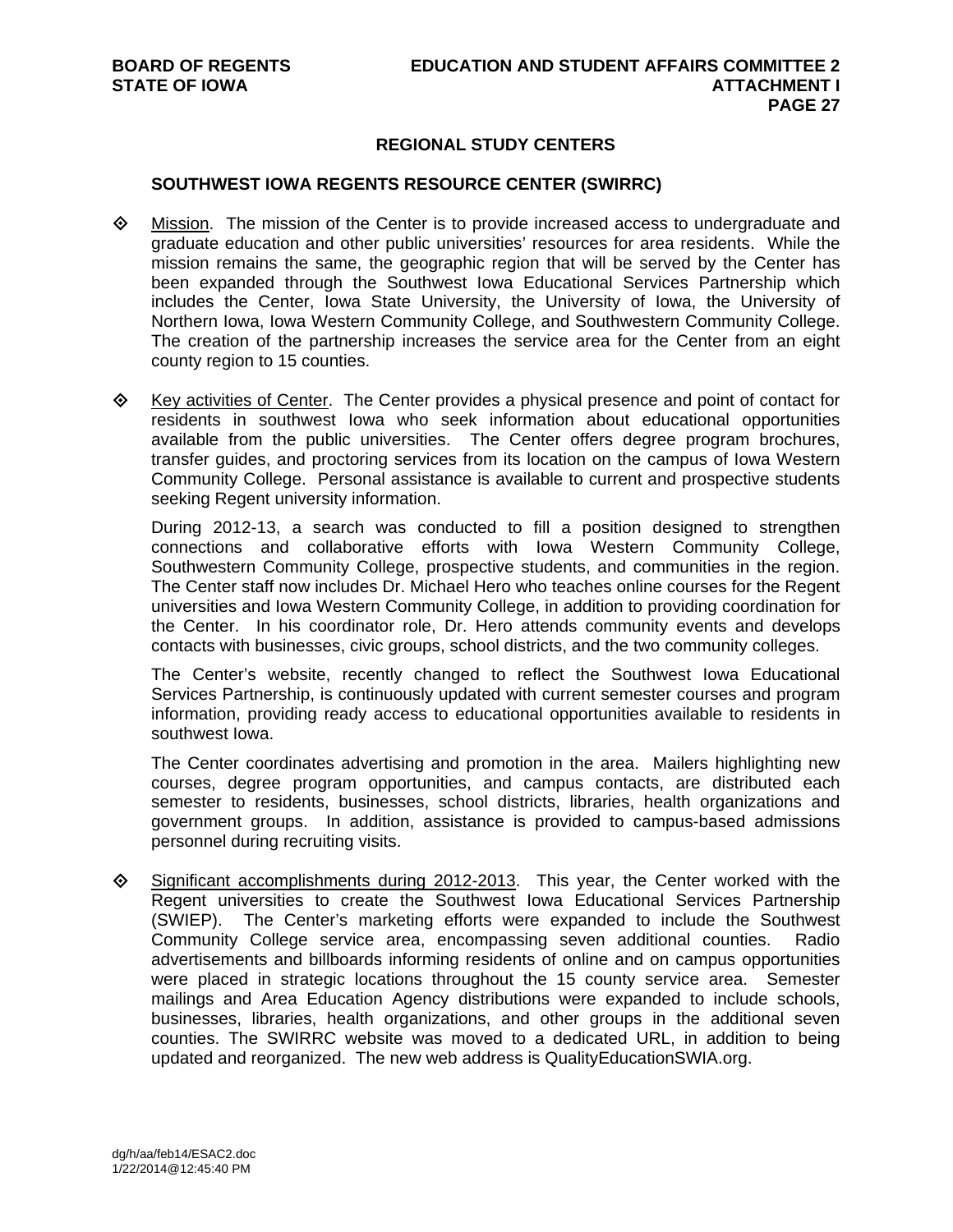Dr. Michael Hero joined the Center in August 2013 as a Math Lecturer. During Fall 2013, he taught two online courses, "The History of Mathematics" for the University of Iowa and "Differential Equations" for Iowa Western Community College. In addition, Dr. Hero is assisting students in the Developmental Math Program at Iowa Western and has produced instructional videos for those courses. Dr. Hero is also attending legislative coffees, Chamber of Commerce events, and meeting with local school districts and other civic groups.

SWIRRC's visibility has been substantially increased due to its new location at Iowa Western Community College. The location and the addition of Dr. Hero have significantly increased contact with Regent university personnel, community college staff, and community college students.

- $\Diamond$  Issue highlights. The move to IWCC during 2011 enhanced the physical presence of the Regent universities in southwest Iowa. The office serves an important symbol of the commitment by the Board to this area of the state. The new location provides a closer connection with local residents and community groups. Students in the region have a substantial number of options to complete a bachelor's degree.
- Center's key planning goals for FY 2014. The Southwest Iowa Regents Resource Center will assist the Southwest Iowa Educational Services Partnership (SWIEP), including participation in a rollout event on November 5, 2013. Held at Iowa Western Community College's Student Center, the rollout included an education fair, ribbon cutting, and luncheon.

The Center's marketing efforts will widen the focus into the additional seven counties of the Southwest Community College service area. Dr. Hero will continue reaching out to community groups to increase awareness of SWIRRC services and identify educational needs.

Dr. Hero will continue to teach math courses applicable to community college students and bachelor's degree programs offered through the Regent universities. He is developing a new online course for the University of Iowa and another for Iowa Western Community College. He will produce more instructional videos and continue his work with the Developmental Math Program at Iowa Western. An online/onsite math support resource is also being developed.

The Southwest Iowa Regents Resource Center will develop additional strategies to raise the awareness of area residents and prospective students to opportunities available from the Regent universities. As an example, work is underway to partner with students in Iowa Western's Culinary Arts program to engage students in an event designed to raise awareness of the Regent universities.

**Education needs of the geographic area.** Iowa Western and Southwestern Community Colleges enroll nearly 9,000 students. The largest category of enrollment at Iowa Community Colleges is in college parallel programs designed for matriculation to a four-year university. Therefore, the need for bachelor's degrees in southwest Iowa remains. The number of community college students taking online courses has risen steadily so these students are comfortable with the technologies and mind set of online course work. The cooperative efforts of the Southwest Iowa Educational Services Partnership will help recruit community college graduates as transfer students and place-bound students to online bachelor's degree programs.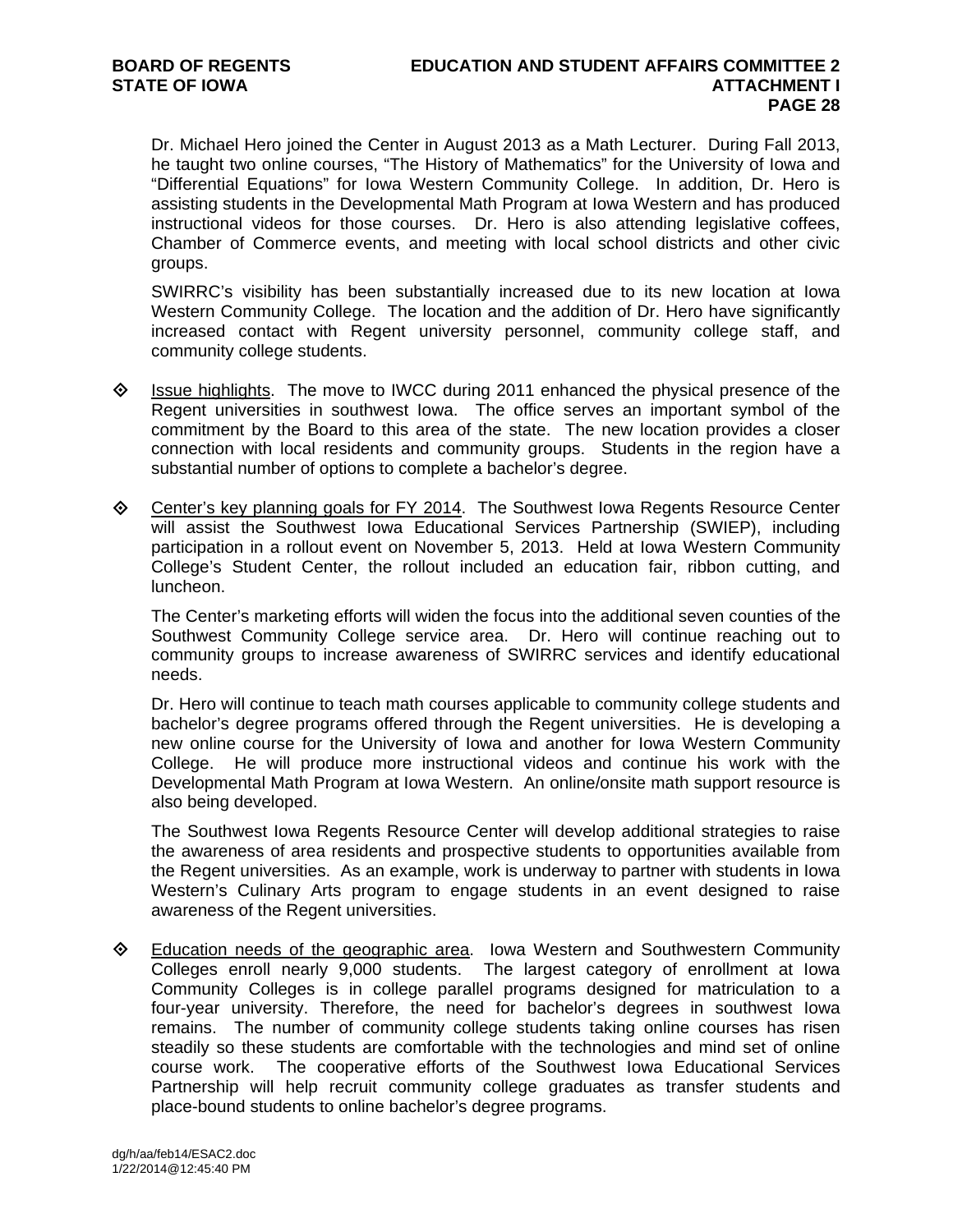The Regent institutions face considerable competition from Nebraska institutions. Creighton University and the University of Nebraska at Omaha offer reduced tuition to southwest Iowa residents and Bellevue University offers many online programs. In addition, Buena Vista University and Nebraska Wesleyan University offer on-site programs at Iowa Western Community College. Increasing awareness of and access to the Regent universities bachelor's degree programs is essential so that students have multiple educational options available to them.

The University of Nebraska at Omaha (UNO) is working to improve parking and transit options for the benefit of its part-time student population who are already in the metropolitan area work force. UNO reports a waiting list for campus housing as a hindrance to growth of traditional students. The Omaha metro area's population is larger than the Des Moines metro area, and Omaha has five Fortune 500 companies. The challenge is to increase awareness of and attract students to the programming available both on campus and online at the Regent institutions.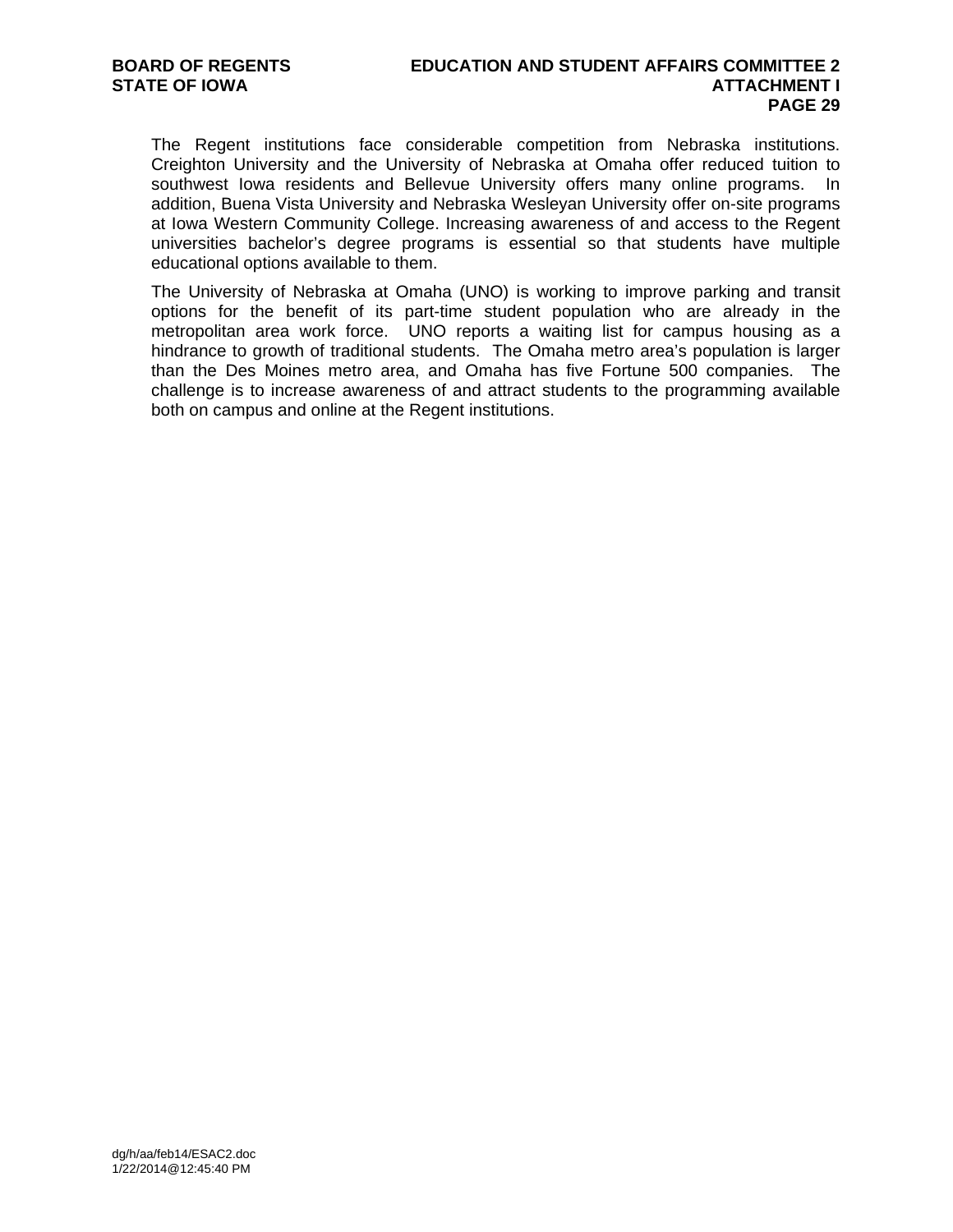# **QUAD CITIES GRADUATE STUDY CENTER**

- Mission. The mission of the Center has been "to provide access to information on outstanding graduate education in the greater Quad Cities." During its January 2014 meeting, the governing board will formally approve the new mission – "To further and support collaborative efforts among higher education institutions and the Quad Cities community."
	- $\boxtimes$  Formerly, the GradCenter focused its efforts in three areas (1) providing information on graduate programs; (2) assessing unmet graduate education needs; and (3) marketing degree programs. It has become evident that there is now less of a need to focus on these activities and more of a need to focus on collaboration with the goal of leveraging the efforts and resources of the colleges and universities with the efforts and resources of the Quad Cities Chamber of Commerce, area employers, and the GradCenter. The following are key goals and activities:
		- Link higher education resources with the needs of Quad Cities area employers.
		- **Example 20** Collaborate with business representatives and other community organizations to maximize resource development opportunities.
		- **E. Serve as an information resource for Quad Cities employers in developing** undergraduate and graduate internship opportunities.
		- **Eta** Serve as a resource for the Quad Cities University and College Presidents Council and the Quad Cities Chamber of Commerce.
- Significant activities, events, problems, and concerns during 2012-2013. Due to significant funding cuts, the GradCenter Outreach Coordinator position was eliminated. The staff now consists of a full-time director and a part-time (50%) administrative assistant. Ninety percent of the director's time will be spent on the new activities listed above. The other 10% will be spent in related activities, such as providing university contact information to prospective students. All of the administrative assistant's time is spent on bookkeeping, setting up meetings, and proctoring entrance exams.
- $\Diamond$  Key planning goals for FY 2014. The GradCenter's goals for FY 14 focus on the new mission and governance model, expanded efforts with and service to area employers, and partnering with Lumina to increase higher education attainment. The new governance model will provide strong support for these efforts. The Center will continue to link higher education resources with the interests and needs of area employers, expand resource development, support Chamber programs related to higher education attainment, and work closely with the Quad Cities University and College Presidents Council to continue the collaborative model of the delivery of post-secondary programs.
- $\diamond$  Education needs of the geographic area. Feedback from area employers indicates that there is a need for more persons qualified in the areas of engineering, technology, advanced manufacturing, and supply chain management. This speaks to the need for more persons to complete post-secondary certificates, two-year programs, four-year programs, and graduate programs in these key areas. The Quad Cities University and College Presidents Council, the Quad Cities Chamber of Commerce, the GradCenter, and other community organizations are addressing these needs.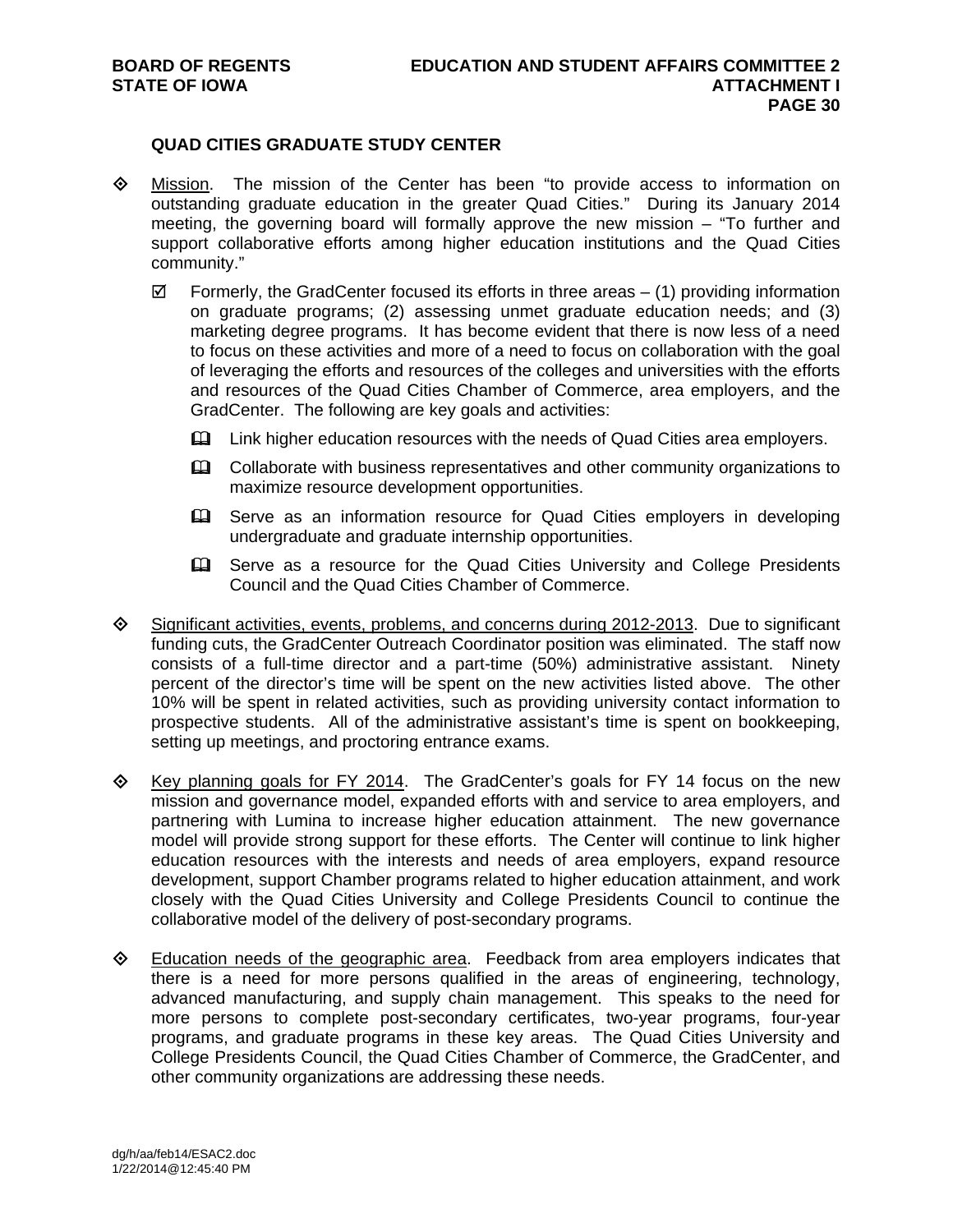- $\diamond$  Accomplishments and goals.
	- $\boxtimes$  Priorities. During 2012-2013, the GradCenter completed an introspective process of examining mission, goals, key activities, and staffing needs. From that effort, it became clear that member institutions were interested in expanding collaborative efforts, area employers were eager to work with colleges and universities to expand undergraduate and graduate internship opportunities, and Chamber staff members wanted to "market" the Quad Cities and attract new employers by highlighting the diverse number and array of degree programs available. These efforts launched in 2012-2013 will continue in 2013-2014.
	- $\boxtimes$  Governance. A new governance model was developed and will be implemented in January 2014. The model consists of an academic council populated by appointees (vice president, dean, or designee) from member institutions and a six-member community council whose members are appointed by the Quad Cities Chamber of Commerce and which will be chaired by the Chamber chief executive officer. The councils will meet quarterly.
	- $\boxtimes$  Membership. The GradCenter governing board considered a proposal submitted by several board members to expand membership to include all of the not-for-profit higher education institutions in the Quad Cities. St. Ambrose University and Western Illinois University-Quad Cities, along with other current institutions, are long-standing members. The new members include Eastern Iowa Community College District, Palmer College of Chiropractic, Augustana College, Black Hawk College, and Trinity College of Nursing and Health Sciences.
	- and universities, the Community Foundation of the Great River Bend, Achieve Quad Cities, the Deere Foundation, the Quad Cities University and College Presidents Council, and the Quad Cities Chamber of Commerce began considering the possibility of partnering with the Lumina Foundation to increase the proportion of area residents with post-secondary certificates and degrees to 60% by the year 2025. After submitting an application, the Quad Cities was notified that it had been selected by Lumina to be one of only 20 communities in the country to receive funding devoted to increasing higher education attainment. Partnership activities have already begun and will continue through 2014 and beyond. The GradCenter Director serves as the Lumina project director.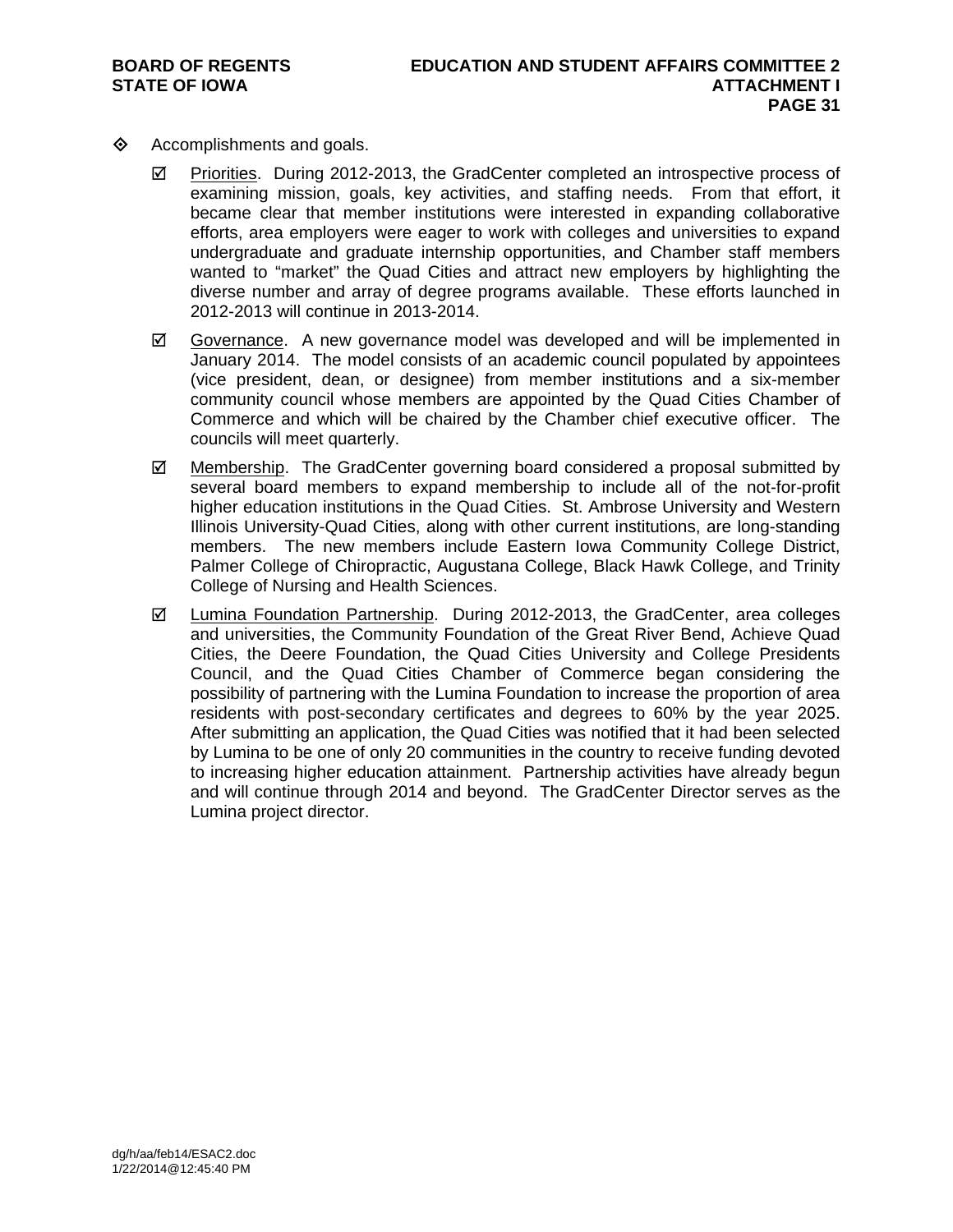# **2005 STUDY OF DISTANCE EDUCATION AT THE PUBLIC UNIVERSITIES DISTANCE EDUCATION FACTORS**

- $\Diamond$  Methods to identify needs for distance education offerings. Each public university has a system of ongoing data collection regarding distance education needs and uses the results to inform decisions about off-campus program offerings. Educational needs may be identified by any of the following at the public universities:
	- $\boxtimes$  Student and employer market demand, including formal general market studies; informal general market studies; competitor market analyses; industry information; analyses of enrollment data and trends; and formal target market studies.
	- $\boxtimes$  Assessments of educational needs, including academic research; professional and industry associations; and industry assessments.
	- Assessments of economic/workforce development requirements, including demographic data; studies (e.g., Battelle report); and industry groups.
	- Academic and institutional needs.
	- $\boxtimes$  Information provided by advisory committees to the professional colleges.
	- $\boxtimes$  Identification of needs through active liaisons with licensure boards.
- Selection of technology/delivery modes for program offerings. A number of factors are considered in assessing distance education delivery technology, including the following:
	- *Student access*. The institution selects the media that will provide students the best access to the distance education content; it considers geographic proximity and students' technological resources and skills.
	- *Pedagogical requirements*. The institution determines the best match between the content to be delivered, the teaching and learning experiences, and the devices that will best communicate the content.
	- *Market requirements*. The institution considers the expectations of students for quality, cost, convenience, interaction, and other competitive factors.
	- *Institutional capacity*. The institution considers the availability of the knowledge, technical resources, and skills of the academic unit, the instructor, and the content developer.
	- *Cost/value*. The institution considers the value to the course or program of more expensive modes of delivery and the budget constraints of the course to use a particular technology.
	- *Technology characteristics*. The institution considers capacity for asynchronous/synchronous delivery, allocation of capital cost, remote site cost, production cost, per-unit delivery cost, support cost, video quality, audio quality, presentation quality (digital materials), interactivity, reach, convenience, and use limitations.